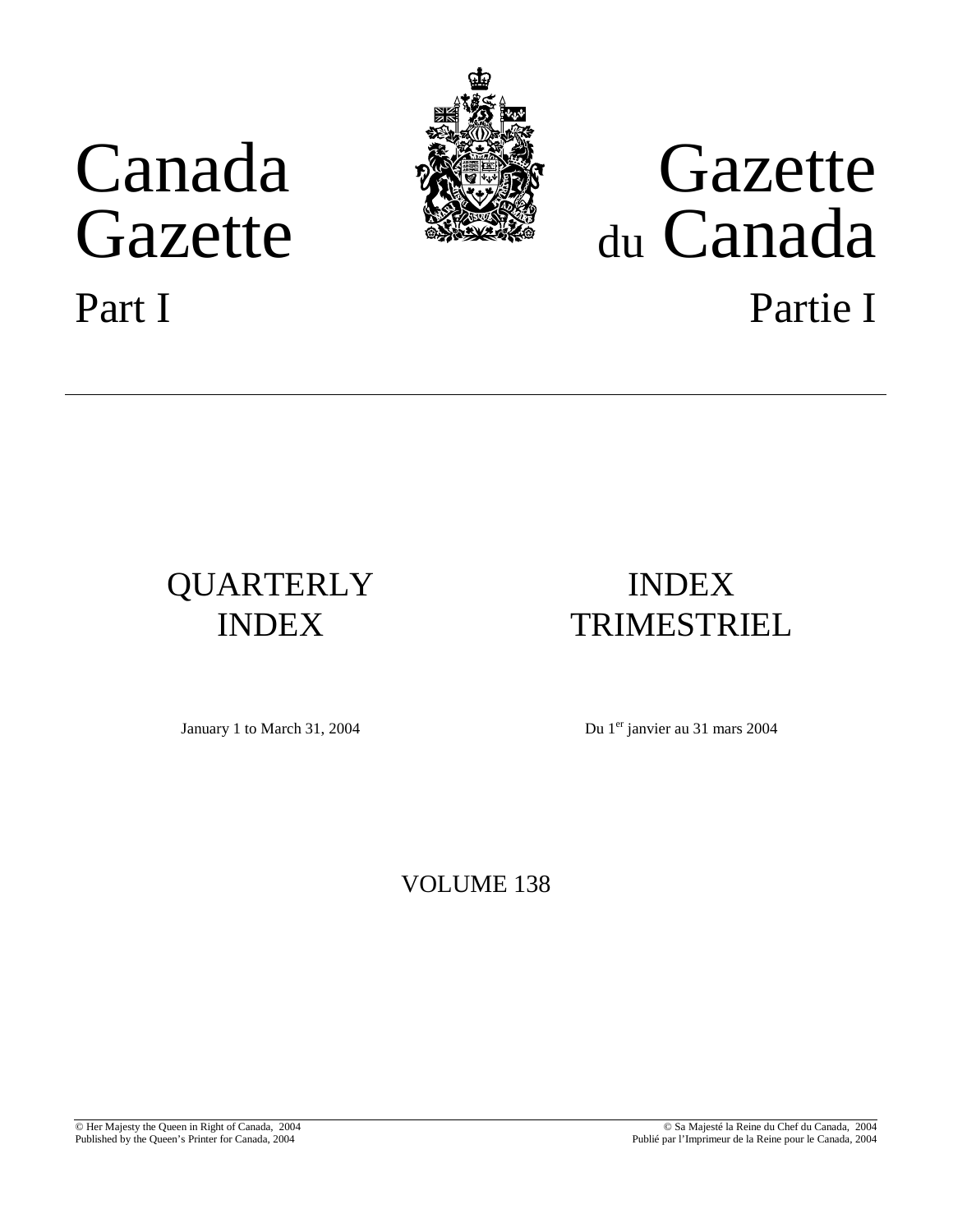#### **TABLE OF CONTENTS TABLE DES MATIÈRES**

#### **[COMMISSIONS](#page-2-0) [COMMISSIONS](#page-16-0)**

| Canadian Radio-television and Telecommunications    |  |
|-----------------------------------------------------|--|
|                                                     |  |
| Hazardous Materials Information Review Commission 2 |  |
|                                                     |  |
|                                                     |  |
|                                                     |  |

| Agence des douanes et du revenu du Canada              | 16  |
|--------------------------------------------------------|-----|
|                                                        | 16  |
| Commission de la fonction publique du Canada           | 16  |
| Conseil de contrôle des renseignements relatifs aux    |     |
|                                                        | 16  |
| Conseil de la radiodiffusion et des télécommunications | 16  |
| Office Canada — Nouvelle-Écosse des hydrocarbures      | 17  |
| Office Canada — Terre-Neuve des hydrocarbures          |     |
|                                                        | 17  |
|                                                        | 17  |
|                                                        | 17  |
|                                                        | -17 |

#### **EXECUTE BUGOUVERNEUR GÉNÉRAL** ............. 18

#### **[GOVERNMENT NOTICES](#page-3-0) [AVIS DU GOUVERNEMENT](#page-14-0)**

| 14 |
|----|
| 14 |
| 14 |
| 14 |
| 15 |
| 15 |
| 15 |
| 15 |
| 16 |
| 16 |
| 16 |
| 16 |
|    |
|    |

|  | <b>ORDERS IN COUNCIL EXECUTE:</b> 8 DÉCRETS EN CONSEIL EXECUTIVE IT 17 |  |
|--|------------------------------------------------------------------------|--|
|  |                                                                        |  |
|  |                                                                        |  |
|  |                                                                        |  |
|  |                                                                        |  |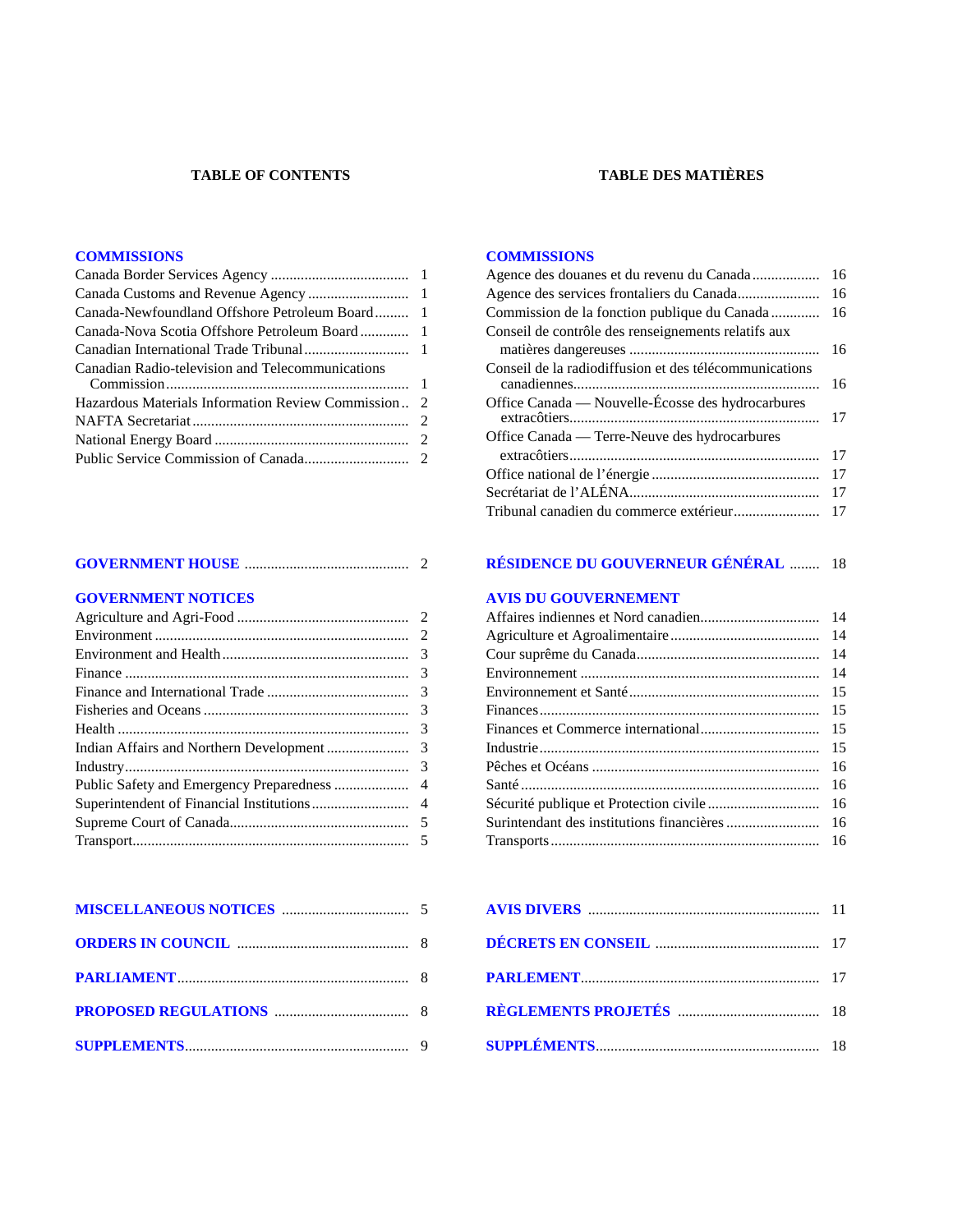## **Index**

<span id="page-2-0"></span>This Quarterly Index of the *Canada Gazette* covers edition numbers 1 to 13. The date and page numbers of these editions are, for reference purposes, set out in the table below.

| Volume | <b>Number</b> | Date              | Pages      |
|--------|---------------|-------------------|------------|
| 138    |               | January 3         | 1 to $40$  |
| 138    | 2             | <b>January 10</b> | 41 to 70   |
| 138    | 3             | <b>January</b> 17 | 71 to 132  |
| 138    | 4             | <b>January 24</b> | 133 to 164 |
| 138    | 5             | January 31        | 165 to 200 |
| 138    | 6             | February 7        | 201 to 246 |
| 138    | 7             | February 14       | 247 to 320 |
| 138    | 8             | February 21       | 321 to 398 |
| 138    | 9             | February 28       | 399 to 518 |
| 138    | 10            | March 6           | 519 to 558 |
| 138    | 11            | March 13          | 559 to 648 |
| 138    | 12            | March 20          | 649 to 756 |
| 138    | 13            | March 27          | 757 to 928 |

#### **COMMISSIONS**

#### **Canada Border Services Agency**

| <b>Special Import Measures Act</b>                      |            |
|---------------------------------------------------------|------------|
|                                                         |            |
|                                                         |            |
|                                                         |            |
|                                                         |            |
| <b>Canada Customs and Revenue Agency</b>                |            |
| Income Tax Act                                          |            |
| Revocation of registration of Canadian amateur athletic |            |
|                                                         |            |
| Revocation of registration of                           |            |
|                                                         |            |
| <b>Special Import Measures Act</b>                      |            |
|                                                         | 17         |
| Canada-Newfoundland Offshore Petroleum Board            |            |
| Canada-Newfoundland Atlantic Accord Implementation Act  |            |
|                                                         | 469        |
| Canada-Nova Scotia Offshore Petroleum Board             |            |
| Canada-Nova Scotia Offshore Petroleum Resources Accord  |            |
| Implementation Act and Canada-Nova Scotia Offshore      |            |
| Petroleum Resources Accord Implementation (Nova Scotia) |            |
| Act                                                     |            |
|                                                         | 149        |
| <b>Canadian International Trade Tribunal</b>            |            |
| Appeal No. AP-2002-023 - Decision of the Tribunal       | 788        |
|                                                         | 579        |
| Appeals                                                 |            |
|                                                         | 47         |
|                                                         | 338        |
|                                                         | 580        |
| Architect and engineering services — Inquiry            | 223        |
|                                                         | 672        |
|                                                         |            |
| Cold-rolled steel sheet products - Change of date of    |            |
|                                                         | 580        |
| Combed ring-spun cotton yarns - Commencement of         |            |
|                                                         | 223        |
| Communication, detection and fiber optics —             |            |
|                                                         | 339<br>671 |

| Educational and training services                         |            |
|-----------------------------------------------------------|------------|
|                                                           | 51         |
|                                                           | 149        |
|                                                           | 582        |
| Frozen self-rising pizza                                  |            |
| Commencement of preliminary injury inquiry                | 115        |
|                                                           | 581        |
| Hot-rolled carbon steel plate and high-strength low-alloy |            |
|                                                           | 116        |
|                                                           | 174        |
| Information processing and related telecommunications     |            |
| services                                                  |            |
|                                                           | 669        |
|                                                           | 52         |
| Medical equipment, supplies and pharmaceuticals —         |            |
|                                                           | 472        |
|                                                           | 473        |
|                                                           | 174        |
| Professional, administrative and management support       |            |
| services                                                  |            |
|                                                           | 473        |
|                                                           | 117        |
| Stainless steel round bar products                        |            |
|                                                           | 47         |
|                                                           | 224        |
| Stainless steel wire - Preliminary determination of       |            |
|                                                           | 174        |
| Steel fuel tanks                                          |            |
| Commencement of preliminary injury inquiry                | 49         |
|                                                           | 474        |
|                                                           |            |
|                                                           | 51         |
| Wood venetian blinds and slats                            |            |
|                                                           | 470        |
|                                                           | 175        |
| Woven fabrics of cotton and elastomeric monofilament      | 476        |
|                                                           | 339        |
|                                                           | 150        |
| Woven viscose rayon fabrics - Reconsideration of          |            |
|                                                           | 474        |
| <b>Canadian Radio-television and Telecommunications</b>   |            |
| <b>Commission</b>                                         |            |
| Addresses of CRTC offices — Interventions<br>18, 54, 117, |            |
| 150, 176, 225, 286, 339, 476, 543, 582, 673, 788          |            |
| Decisions                                                 |            |
|                                                           | 18         |
|                                                           | 54         |
|                                                           | 118        |
|                                                           | 151        |
|                                                           | 177        |
|                                                           | 545        |
|                                                           | 545        |
|                                                           | 545        |
|                                                           | 545        |
|                                                           | 546        |
|                                                           | 477        |
|                                                           | 226        |
|                                                           | 478        |
|                                                           | 286        |
|                                                           | 340        |
|                                                           | 477<br>544 |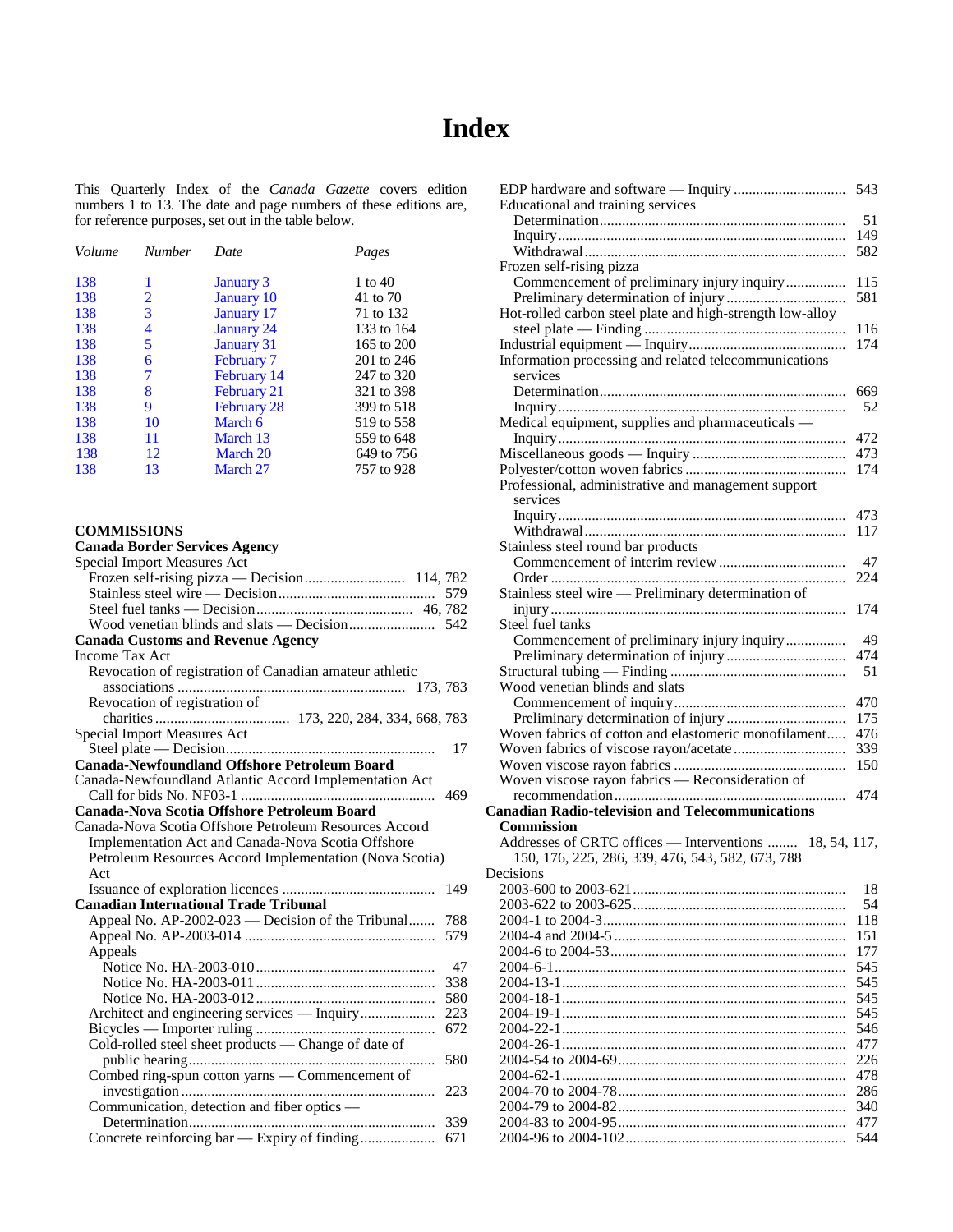<span id="page-3-0"></span>

|                                                             | 674  |
|-------------------------------------------------------------|------|
|                                                             | 789  |
| <b>Public Hearings</b>                                      |      |
|                                                             | 119  |
|                                                             | 21   |
|                                                             | 55   |
|                                                             | 228  |
|                                                             | 341  |
|                                                             | 55   |
|                                                             | 151  |
|                                                             | 479  |
|                                                             | 480  |
|                                                             | 341  |
|                                                             | 481  |
|                                                             | 791  |
| <b>Public Notices</b>                                       |      |
|                                                             | 25   |
| 2003-67 — Call for comments on proposals for the            |      |
| addition of non-Canadian satellite services to the list     |      |
| of services eligible for digital distribution               | 25   |
| 2003-68 — Call for applications for a broadcasting          |      |
| licence to carry on a multi-channel subscription radio      |      |
|                                                             | 59   |
|                                                             | 119  |
| 2004-2 — Introduction to broadcasting decisions CRTC        |      |
| 2004-6 to 2004-27 renewing the licences of 22               |      |
|                                                             | 183  |
| $2004-3$ - Call for applications for a broadcasting licence |      |
| to carry on a radio programming undertaking to serve        |      |
|                                                             | 183  |
|                                                             | 185  |
|                                                             | 185  |
|                                                             | 228  |
|                                                             | 288  |
| 2004-8 - Call for comments on a proposed exemption          |      |
| order for certain low-power radio undertakings              | 481  |
|                                                             | 583  |
| 2004-10 - Broadcasting licence fees - Part I                | 584  |
|                                                             | 584  |
| 2004-12 - Program log reporting requirements for            |      |
| conventional television stations — Call for comments        | 676  |
|                                                             | 793  |
| 2004-14 - Distribution of Spike TV - Call for               |      |
|                                                             | 794  |
|                                                             | 796  |
| <b>Hazardous Materials Information Review Commission</b>    |      |
| Hazardous Materials Information Review Act                  |      |
| Decisions and orders on claims for exemption 342, 797       |      |
|                                                             |      |
| <b>NAFTA Secretariat</b>                                    |      |
| Carbon and alloy steel wire rod from Canada —               |      |
|                                                             | 546  |
| <b>National Energy Board</b>                                |      |
| SESCO Enterprises, LLC — Application to export              |      |
|                                                             | 484  |
| Westcoast Energy Inc. - 2004 transmission tolls -           |      |
|                                                             | 228  |
| <b>Public Service Commission of Canada</b>                  |      |
| Public Service Employment Act                               |      |
|                                                             |      |
|                                                             |      |
| <b>GOVERNMENT HOUSE</b>                                     |      |
|                                                             |      |
|                                                             |      |
| <b>Meritorious Service Decorations</b>                      | 653. |

| <b>GOVERNMENT NOTICES</b>                                                                   |            |
|---------------------------------------------------------------------------------------------|------------|
| <b>Agriculture and Agri-Food, Dept. of</b>                                                  |            |
| <b>Agricultural Products Marketing Act</b>                                                  |            |
| Gatineau Valley Forest Products Producers' Levy                                             |            |
|                                                                                             | 72         |
| Order Amending the Ontario Hog Charges                                                      |            |
|                                                                                             |            |
| <b>Environment, Dept. of the</b><br>Consultations on the addition of chrysotile asbestos to |            |
| the PIC procedure of the Rotterdam Convention                                               | 530        |
| Canadian Environmental Protection Act, 1999                                                 |            |
| Administrative agreement between the governments of                                         |            |
| Canada and Quebec pertaining to the pulp and paper                                          |            |
|                                                                                             | 166        |
| Agreement respecting Canada-wide standards for dioxins                                      |            |
| and furans: Conical waste combustion of municipal                                           |            |
|                                                                                             | 135        |
| Notice under subsection 84(5) of the Canadian                                               |            |
| Environmental Protection Act, 1999, of the ministerial                                      |            |
|                                                                                             | 407        |
| Notice with respect to dichloromethane (methylene                                           |            |
|                                                                                             | 409        |
| Notice with respect to hexachlorobenzene in                                                 |            |
|                                                                                             | 252        |
| Notice with respect to reporting of greenhouse gases                                        | 260        |
|                                                                                             | 564        |
| Notice with respect to reporting of greenhouse gases                                        |            |
|                                                                                             | 770        |
| Notice with respect to substances in the National                                           |            |
| Pollutant Release Inventory for 2003 - Amendment                                            | 74         |
| Notice with respect to substances in the National                                           |            |
|                                                                                             | 79         |
| Notice with respect to substances in the National                                           |            |
| Pollutant Release Inventory for 2004 (Erratum)                                              | 139        |
| Order 2003-66-12-03 Amending the Non-domestic                                               |            |
|                                                                                             | 139        |
| Order 2003-66-12-05 Amending the Non-domestic                                               |            |
|                                                                                             | 166        |
| Order 2003-87-11-02 Amending the Non-domestic                                               | 203        |
| Order 2004-66-01-02 Amending the Non-domestic                                               |            |
|                                                                                             | 771        |
| Order 2004-87-01-02 Amending the Non-domestic                                               |            |
|                                                                                             | 771        |
|                                                                                             | 322        |
|                                                                                             | 42         |
|                                                                                             | 764        |
|                                                                                             | 322        |
|                                                                                             | 324        |
|                                                                                             | 765        |
|                                                                                             | 401        |
|                                                                                             | 327        |
|                                                                                             | 202<br>328 |
|                                                                                             | 248        |
|                                                                                             | 402        |
|                                                                                             | 404        |
|                                                                                             | 406        |
|                                                                                             | 560        |
|                                                                                             | 249        |
|                                                                                             | 251        |
|                                                                                             | 520        |
|                                                                                             | 522        |
|                                                                                             | 562        |
|                                                                                             | 655        |
|                                                                                             | 406        |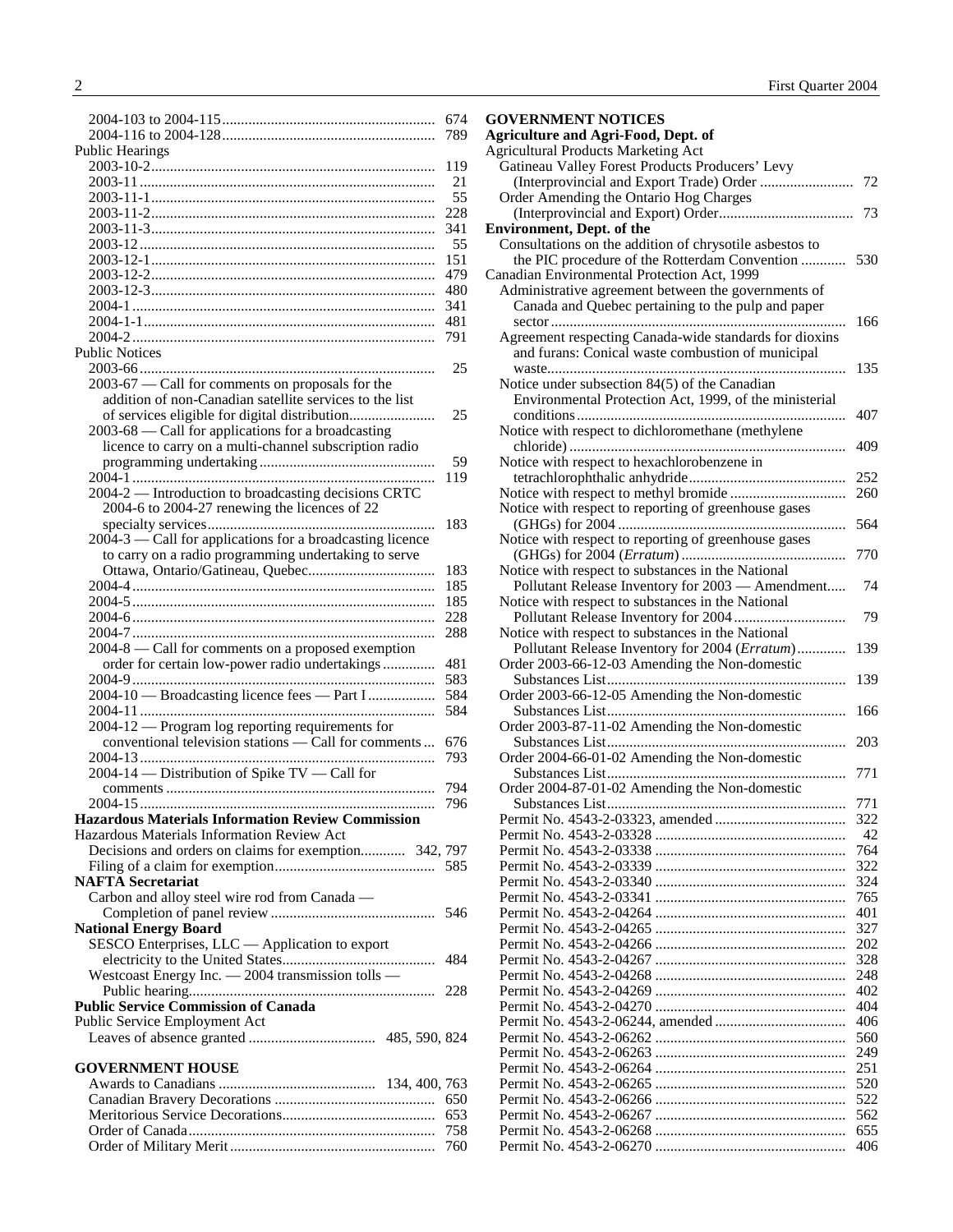|                                                                                                            | 656        |
|------------------------------------------------------------------------------------------------------------|------------|
|                                                                                                            | 658        |
|                                                                                                            | 659        |
|                                                                                                            | 767        |
|                                                                                                            | 769        |
|                                                                                                            | 772        |
|                                                                                                            | 524        |
|                                                                                                            | 526        |
|                                                                                                            | 42<br>527  |
|                                                                                                            | 529        |
|                                                                                                            | 330        |
| Migratory Birds Convention Act, 1994                                                                       |            |
|                                                                                                            | 142        |
| Environment, Dept. of the, and Dept. of Health                                                             |            |
| Federal agenda on the reduction of emissions of volatile                                                   |            |
| organic compounds from consumer and commercial                                                             |            |
|                                                                                                            | 773        |
| Finance, Dept. of                                                                                          |            |
| Currency Act                                                                                               |            |
|                                                                                                            | 331        |
| <b>Statements</b>                                                                                          |            |
| Bank of Canada, balance sheet as at                                                                        |            |
|                                                                                                            | 12         |
|                                                                                                            | 14         |
|                                                                                                            | 109        |
|                                                                                                            | 111        |
|                                                                                                            | 144        |
|                                                                                                            | 146        |
|                                                                                                            | 215        |
|                                                                                                            | 217        |
|                                                                                                            | 279        |
|                                                                                                            | 281<br>464 |
|                                                                                                            | 466        |
|                                                                                                            | 574        |
|                                                                                                            | 576        |
|                                                                                                            | 662        |
|                                                                                                            | 664        |
| Finance, Dept. of, and Dept. of International Trade                                                        |            |
| <b>OECD Steel Subsidies Negotiations</b>                                                                   |            |
| Invitation to provide views on Canada's participation in                                                   |            |
| the OECD initiative to negotiate an international                                                          |            |
| agreement to curb subsidies in the steel sector                                                            | 419        |
| <b>Fisheries and Oceans, Dept. of</b>                                                                      |            |
| Canada Shipping Act                                                                                        |            |
| Eastern Canada Response Corporation Ltd 422                                                                |            |
| Health, Dept. of                                                                                           |            |
| Controlled Drugs and Substances Act                                                                        |            |
| Notice to interested parties - Proposal for the control of                                                 |            |
| the substance ketamine under the Controlled Drugs                                                          |            |
| and Substances Act (CDSA) and its Regulations                                                              | 204        |
| Notice to interested parties - Proposal to expand the                                                      |            |
| authority to prescribe controlled substances to<br>regulated health professionals other than practitioners |            |
| of medicine, dentistry or veterinary medicine under the                                                    |            |
| Controlled Drugs and Substances Act (CDSA)                                                                 | 571        |
| Food and Drugs Act                                                                                         |            |
| Food and Drug Regulations - Amendments  205, 273                                                           |            |
| Indian Affairs and Northern Development, Dept. of                                                          |            |
| <b>Canada Mining Regulations</b>                                                                           |            |
|                                                                                                            | 425        |
| Canada Petroleum Resources Act                                                                             |            |
| 2004 Calls for bids: Central Mackenzie Valley area and                                                     |            |
|                                                                                                            | 206        |
|                                                                                                            |            |

#### **Industry, Dept. of**

|  |  | Appointments  |  |
|--|--|---------------|--|
|  |  |               |  |
|  |  | $\sim$ $\sim$ |  |

| ٠۲P                                               | 207            |
|---------------------------------------------------|----------------|
|                                                   | 103            |
|                                                   | 2              |
|                                                   | 532            |
|                                                   | 103            |
|                                                   | $\overline{2}$ |
|                                                   |                |
| Auditor General of Canada/Vérificateur général du | 460            |
|                                                   |                |
|                                                   | 2              |
|                                                   | $\overline{2}$ |
|                                                   |                |
|                                                   |                |
|                                                   |                |
|                                                   | 532            |
|                                                   | $\overline{2}$ |
|                                                   | 103            |
|                                                   | $\overline{2}$ |
|                                                   | 532            |
|                                                   | 532            |
|                                                   | 103            |
|                                                   | $\overline{2}$ |
|                                                   | 103            |
|                                                   |                |
|                                                   | 103            |
|                                                   | 103            |
|                                                   | 2              |
|                                                   |                |
|                                                   |                |
|                                                   | 532            |
|                                                   |                |
|                                                   |                |
|                                                   |                |
|                                                   | 572            |
|                                                   |                |
|                                                   | 572            |
|                                                   |                |
|                                                   | 103            |
|                                                   | $\overline{2}$ |
|                                                   | 103            |
|                                                   |                |
|                                                   | 207            |
|                                                   |                |
|                                                   |                |
|                                                   | 3              |
|                                                   |                |
|                                                   |                |
|                                                   | 207            |
|                                                   | 572            |
|                                                   | 103            |
|                                                   |                |
|                                                   | 143            |
|                                                   | 532            |
|                                                   | 3              |
|                                                   | 572            |
|                                                   |                |
|                                                   |                |
|                                                   |                |
|                                                   | 106            |
|                                                   | 5              |
|                                                   |                |
|                                                   | 461            |
|                                                   | 461            |
|                                                   | 103            |
|                                                   | 207            |
|                                                   | 104            |
|                                                   | 3              |
|                                                   | 106            |
|                                                   |                |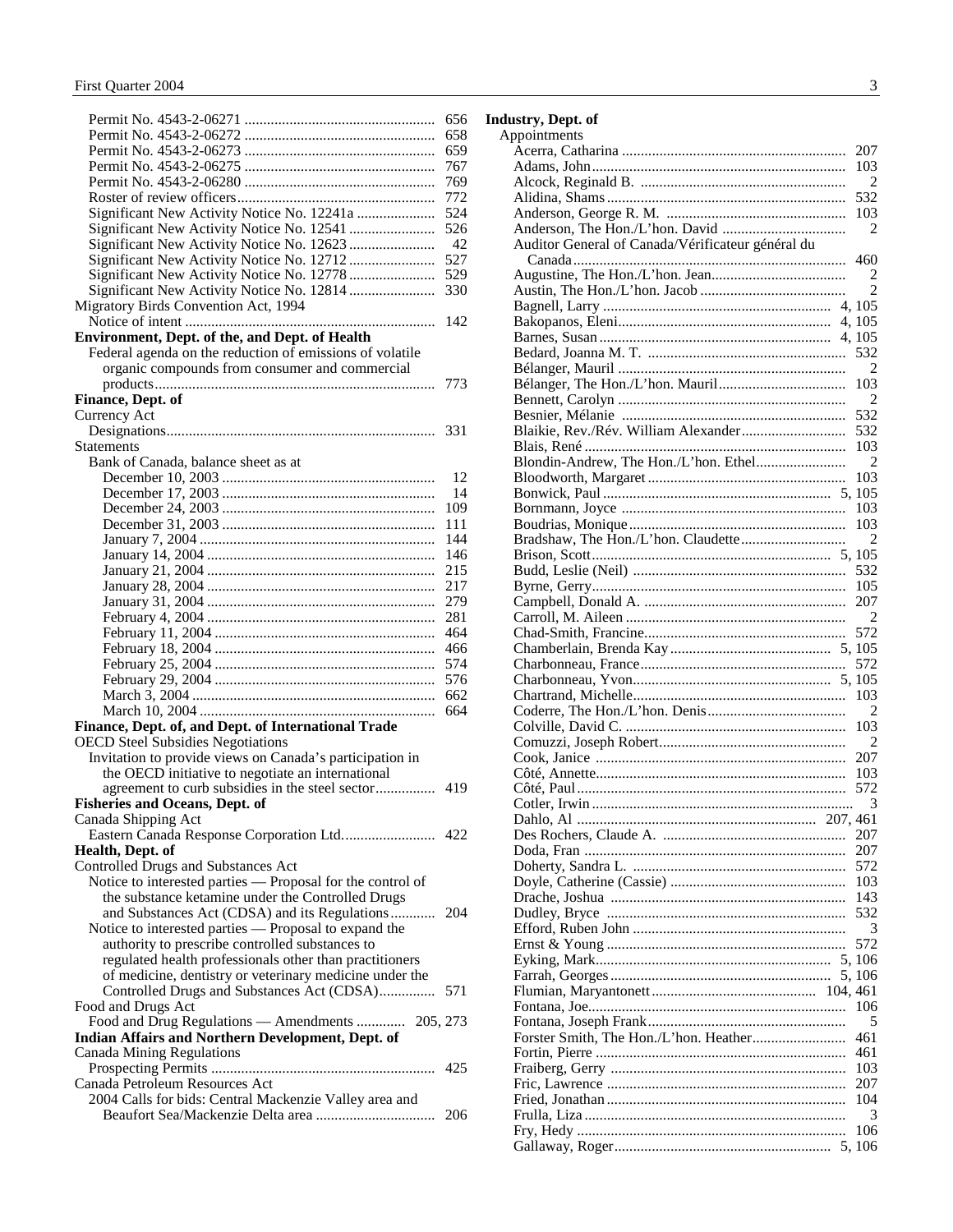|                                               | 461      |
|-----------------------------------------------|----------|
|                                               | 5        |
|                                               | 106      |
|                                               | 532      |
|                                               | 3        |
|                                               | 104      |
|                                               | - 3      |
|                                               | 461      |
|                                               | 104      |
|                                               |          |
|                                               | 103      |
|                                               | 532      |
|                                               |          |
|                                               | 461      |
|                                               |          |
|                                               | 572      |
|                                               |          |
|                                               |          |
|                                               |          |
|                                               | 461      |
|                                               | 3        |
|                                               | 3        |
|                                               | 207      |
|                                               | 103      |
|                                               |          |
|                                               | 572      |
|                                               | 461      |
|                                               | 532      |
|                                               |          |
|                                               | 532      |
|                                               | 207      |
|                                               | 107      |
|                                               | 5        |
|                                               |          |
|                                               |          |
|                                               |          |
|                                               | 3        |
|                                               | 103      |
|                                               | 3        |
|                                               |          |
|                                               | 3        |
|                                               |          |
|                                               |          |
|                                               |          |
|                                               | 3        |
|                                               |          |
|                                               | 461      |
|                                               | 143      |
|                                               | 207      |
|                                               | 143      |
|                                               |          |
| O'Connor, The Hon./L'hon. Dennis R.  143, 532 | 3        |
|                                               | 3        |
|                                               | 103      |
|                                               | 3        |
|                                               | 103      |
|                                               | 461      |
|                                               | 3        |
|                                               | 4        |
|                                               |          |
|                                               | 572      |
|                                               | 4        |
|                                               |          |
|                                               | 207      |
|                                               | 461<br>4 |

|                                                                                       | 4              |
|---------------------------------------------------------------------------------------|----------------|
|                                                                                       | 143            |
|                                                                                       | 103            |
|                                                                                       | 4              |
|                                                                                       | 103            |
|                                                                                       | 103            |
|                                                                                       | 532            |
|                                                                                       | 4              |
|                                                                                       | 103            |
|                                                                                       | 4              |
|                                                                                       | 103            |
|                                                                                       | $\overline{4}$ |
|                                                                                       | 461            |
|                                                                                       | 4              |
|                                                                                       | 461            |
|                                                                                       | 572            |
|                                                                                       | 207            |
|                                                                                       | 4              |
|                                                                                       | 461            |
|                                                                                       | 4              |
|                                                                                       | 104            |
|                                                                                       | 103            |
|                                                                                       | 207            |
|                                                                                       | 104            |
|                                                                                       | 104            |
|                                                                                       | 461            |
|                                                                                       | 103            |
| Boards of Trade Act                                                                   |                |
|                                                                                       | 5              |
| Canada Corporations Act                                                               |                |
|                                                                                       |                |
|                                                                                       |                |
| National Institute of Orthotherapy — Correction of name                               | 8              |
|                                                                                       |                |
|                                                                                       | 535            |
|                                                                                       |                |
|                                                                                       |                |
| Supplementary letters patent - Name change  9, 211, 536<br>Department of Industry Act |                |
| SMSE-006-04 — Consultation on a new fee structure for                                 |                |
|                                                                                       |                |
| services provided by Industry Canada relating to                                      | 537            |
| Investment Canada Act                                                                 |                |
|                                                                                       | 332            |
| Radiocommunication Act                                                                |                |
| DGRB-001-04 — Call for interest in 12-GHz                                             |                |
|                                                                                       | 43             |
|                                                                                       |                |
| DGTP-001-004 -Spectrum provisions for introducing                                     |                |
| licence-exempt radios in the land mobile frequency                                    | 779            |
|                                                                                       |                |
| DGTP-003-04 — Revisions to the Canadian Table of                                      | 273            |
|                                                                                       |                |
| DGTP-005-04 — Consultation on allocation changes and                                  |                |
| revisions to spectrum utilization policy and technical                                |                |
|                                                                                       | 462            |
|                                                                                       | 10             |
|                                                                                       | 212            |
| SMSE-005-04 — Interference-causing equipment                                          | 213            |
|                                                                                       | 661            |
|                                                                                       |                |
| <b>Public Safety and Emergency Preparedness, Dept. of</b><br>Criminal Code            |                |
|                                                                                       |                |
| Designation as fingerprint examiners 108, 214, 274, 538                               |                |
| Superintendent of Financial Institutions, Office of the<br><b>Bank Act</b>            |                |
|                                                                                       | 275            |
|                                                                                       |                |
| Sears Canada Bank, letters patent of continuance and                                  | 167            |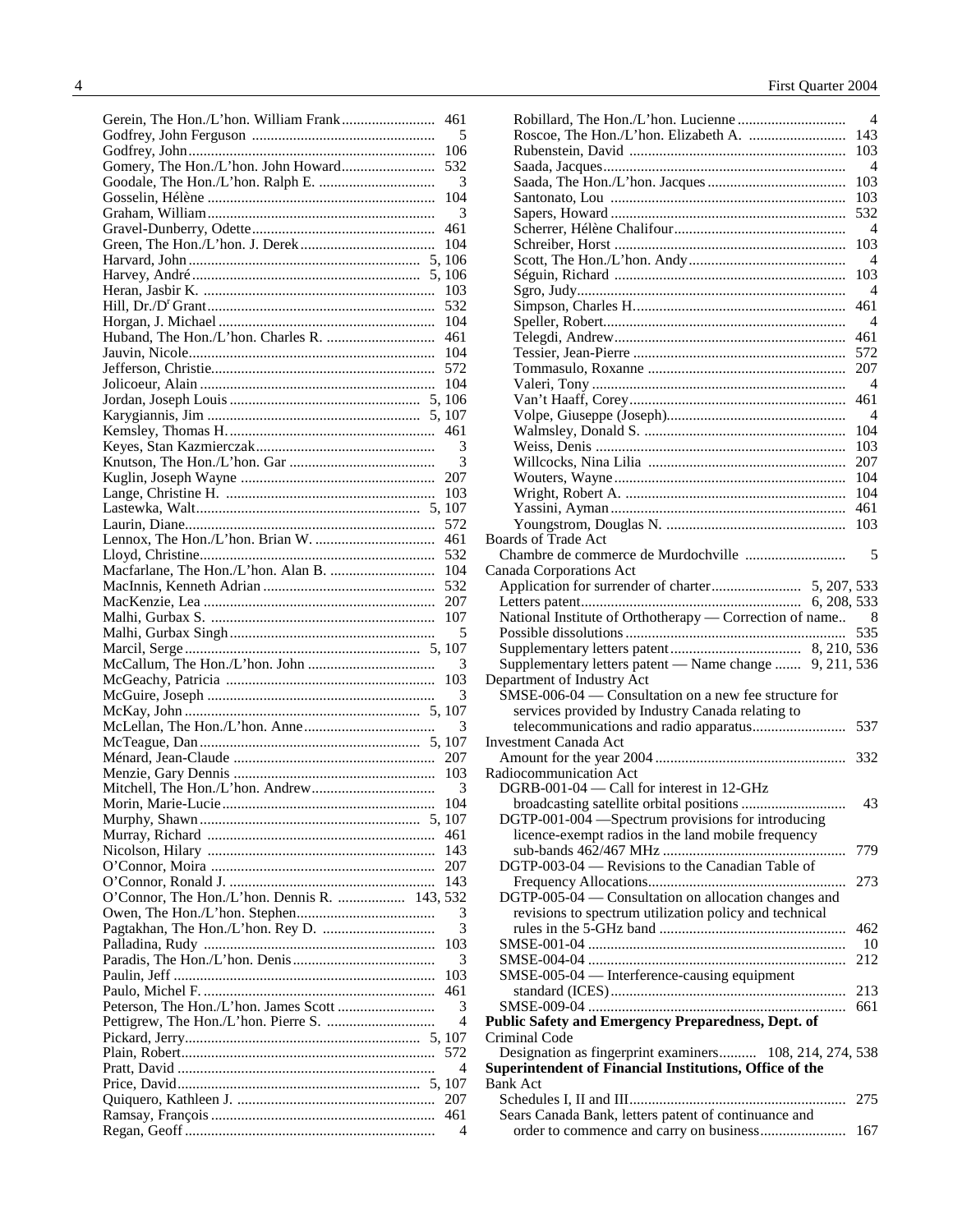<span id="page-6-0"></span>

| <b>Insurance Companies Act</b>                        |     |
|-------------------------------------------------------|-----|
| Aspen Insurance UK Limited, order to insure in Canada |     |
| $ri$ sks                                              | 167 |
| National Liability & Fire Insurance Company, order to |     |
|                                                       | 168 |
| St. Paul Guarantee Insurance Company, Northern        |     |
| Indemnity, Inc., 3921042 Canada Inc., 3207692         |     |
| Canada Limited, 3112675 Canada Limited and 176856     |     |
| Canada Inc., letters patent of amalgamation and       |     |
| St. Paul Guarantee Insurance Company, order to        |     |
|                                                       | 168 |
| Trust and Loan Companies Act                          |     |
| Effort Trust Company (The), letters patent of         |     |
| continuance and order to commence and carry on        |     |
|                                                       | 169 |
| Fiduciary Trust Company of Canada, letters patent of  |     |
|                                                       | 277 |
| <b>Supreme Court of Canada</b>                        |     |
| Supreme Court Act                                     |     |
|                                                       | 573 |
| <b>Transport, Dept. of</b>                            |     |
| Canada Marine Act                                     |     |
| Toronto Port Authority - Supplementary letters patent | 169 |
| Trois-Rivières Port Authority — Supplementary letters |     |
|                                                       | 539 |
| Motor Vehicle Safety Act                              |     |
| Notice of publication of revision 2 of Technical      |     |
| Standards Document No. 105, "Hydraulic and Electric   |     |
| Brake Systems," and Technical Standards Document      |     |
|                                                       | 277 |
|                                                       |     |

#### **MISCELLANEOUS NOTICES**

#### **A**

|                                                         | 289 |
|---------------------------------------------------------|-----|
| Alberta Transportation                                  |     |
|                                                         | 548 |
| 78.0-metre-long, three-span, concrete or steel girder   |     |
|                                                         | 186 |
| 87.0-metre-long, three-span, concrete or steel girder   |     |
|                                                         | 186 |
| Alcan Métal Primaire                                    |     |
| one groyne (40 m) in the Saint-Jean Lake, Que.          | 30  |
| one groyne (50 m) in the Saint-Jean Lake, Que.          | 31  |
| one small T-shaped groyne in the Saint-Jean Lake, Que.  | 30  |
| three small T-shaped groynes in Saint-Jean Lake, Que.   | 31  |
|                                                         | 32  |
| Allianz Life Insurance Company of North America and     |     |
| American Bankers Life Assurance Company of Florida,     |     |
|                                                         | 376 |
| <b>Allnorth Consultants Limited</b>                     |     |
| bridge over an unnamed creek (at kilometre 6+300 on the |     |
|                                                         | 187 |
| bridge over an unnamed creek (at kilometre 8+750 on the |     |
| Wildboy Highgrade road extension), B.C.                 | 187 |
|                                                         | 548 |
|                                                         | 826 |
|                                                         | 826 |
|                                                         | 289 |
|                                                         | 376 |
|                                                         | 549 |
|                                                         | 377 |
|                                                         | 377 |
|                                                         | 188 |
|                                                         | 290 |
|                                                         |     |

| Aquila Networks Canada, temporary bridge over Vaseux          |  |
|---------------------------------------------------------------|--|
|                                                               |  |
| Association Maple Route de l'érable, surrender of charter 290 |  |
| Atlantic Pilotage Authority, repairs to the wharf deck in     |  |
|                                                               |  |
|                                                               |  |

#### **B**

| Babcock & Brown Rail Funding LLC, documents                   |         |
|---------------------------------------------------------------|---------|
|                                                               | 61, 152 |
| BC Rail Ltd., bridge expansion over Rutherford Creek,         |         |
| B.C. ………………………………………………………………………                              | 378     |
|                                                               | 62      |
| BEAUTY FOR ASHES CHRISTIAN MINISTRIES INC.,                   |         |
|                                                               | 592     |
| Bezeau, Jean-Pierre, aquaculture sites for the cultivation of |         |
| molluscs using suspended culture in Miscou Harbour,           |         |
|                                                               | 125     |
| BOHLI/Staley Trust 2003-A LLT, documents deposited            | 63      |
| Boreal Atlantic Limited, aquaculture sites in Dragon Bay,     |         |
| N.L.                                                          | 550     |
| BP Solvay Polyethylene North America, document                |         |
| deposited                                                     | 486     |
| British Columbia, Minister of Transportation of               |         |
|                                                               | 126     |
|                                                               | 293     |
|                                                               | 831     |
| Burlington Northern and Santa Fe Railway Company              |         |
|                                                               | 120     |
| Burlington Resources Canada Energy Ltd., bridge over an       |         |
|                                                               | 120     |

#### **C**

| Calpine Canada, permanent single-span bridge over a        |     |
|------------------------------------------------------------|-----|
|                                                            | 679 |
| Cambridge, The Corporation of the City of, repair of the   |     |
| Blackbridge Road Bridge over the Speed River, Ont.         | 189 |
| Canada — Africa Chamber of Commerce, relocation of         |     |
|                                                            | 378 |
| Canadian Association for Pastoral Practice and Education,  |     |
|                                                            | 120 |
| CANADIAN CENTRE FOR EMERGENCY                              |     |
| PREPAREDNESS, relocation of head office                    | 230 |
| Canadian Institute for Telecommunications Research,        |     |
|                                                            | 290 |
| Canadian National Railway Company, documents               |     |
|                                                            |     |
| Canadian Pacific Railway Company, documents deposited      | 592 |
|                                                            | 486 |
| Carpenter's Clearwater Lodge, extension of a dock on       |     |
|                                                            | 230 |
| Central Okanagan, Regional District of, pedestrian bridges |     |
|                                                            | 833 |
| Chapel Island First Nation, cribwork/floating docks and    |     |
| marine launch slipway in the Bras d'Or lakes, N.S.         | 122 |
| Chatham-Kent, Corporation of the Municipality of, bridge   |     |
| reconstruction over the Whitebread tap drain, Ont.         | 291 |
| Cherob Development Ltd. and GGR Development Ltd.,          |     |
|                                                            | 827 |
| Clarkesville Leasing Partnership, LLP (The), document      |     |
|                                                            | 63  |
| Clearview, Township of, replacement of the 6th Line        |     |
|                                                            | 496 |
| Cloudworks Energy Limited Partnership, weirs, intakes and  |     |
| tailraces associated with powerhouses and works in Ure     |     |
| Creek, Douglas Creek, Fire Creek and Stokke Creek,         |     |
|                                                            | 33  |
| Club motocycliste Damners, surrender of charter            | 592 |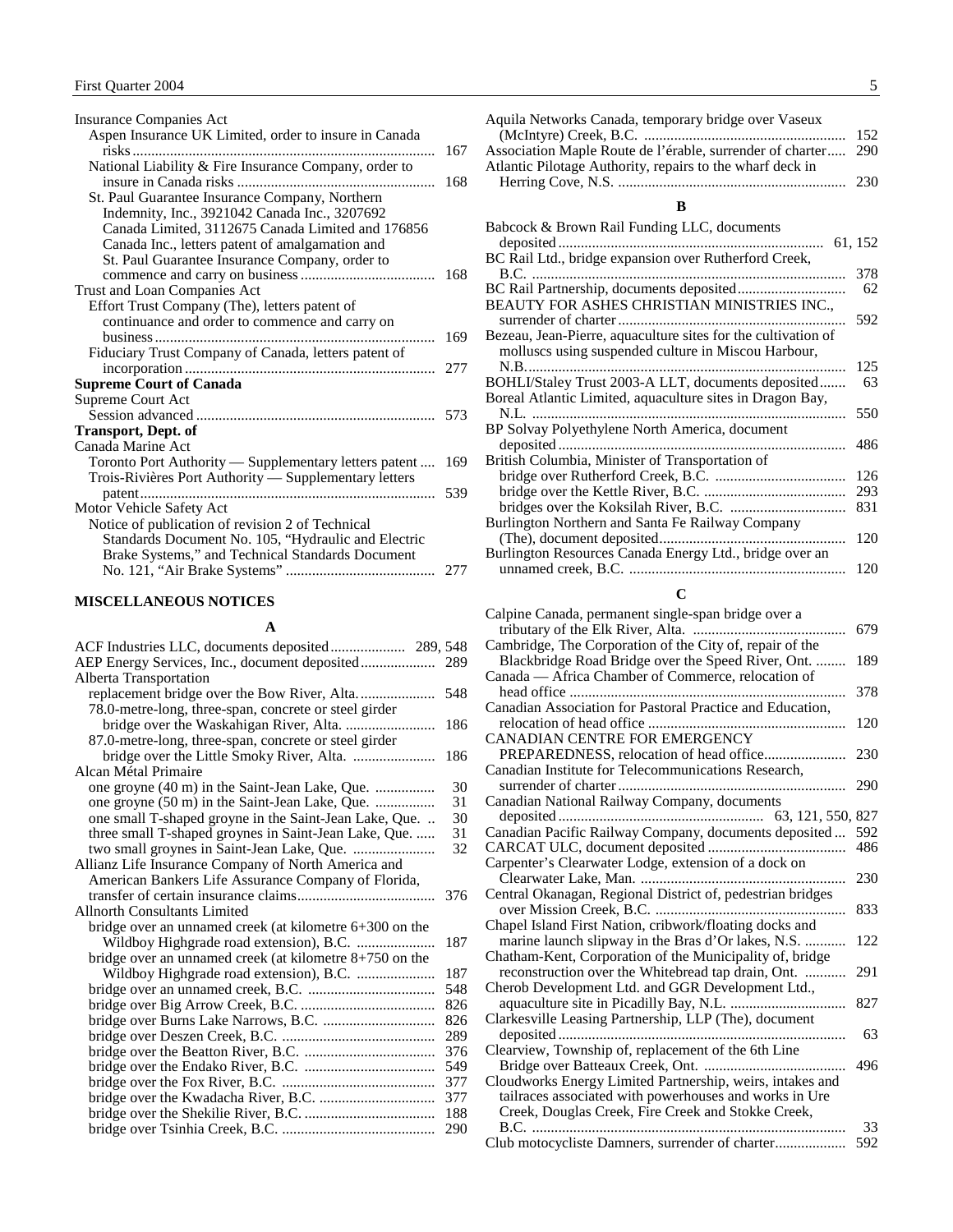| Community Trust Company Ltd., letters patent of        |     |
|--------------------------------------------------------|-----|
| 593, 827                                               |     |
| Community Trust Company Ltd., letters patent of        |     |
| continuance (Published as Extra Vol. 138, No. 2, dated |     |
|                                                        | 837 |
| Corporation de la Communauté Maronite Catholique       |     |
|                                                        | 593 |
| Corporation du Parc Linéaire Rouyn-Noranda/Taschereau  |     |
|                                                        | 551 |
|                                                        | 190 |
| CS Alterna Bank, designated offices for the service of |     |
|                                                        | 155 |

#### **D**

| Deer Creek Energy Limited, temporary single-span bridge   |     |
|-----------------------------------------------------------|-----|
|                                                           | 64  |
| Desjarding Trust Inc., letters patent of                  |     |
|                                                           |     |
| Doctors Cove Salmon Ltd., expansion to the existing       |     |
| aquaculture site MF-0051 in Doctors Cove, N.B.  123       |     |
| Dominion Atlantic Railway Company (The), annual           |     |
|                                                           |     |
| Dorset Snowmobile Association, bridge crossing the Baie   |     |
|                                                           | 231 |
| Dubreuilville, Corporation of the Township of, pedestrian |     |
| and cross-country ski bridge over the Magpie River,       |     |
| Ont.                                                      | 551 |
|                                                           |     |

#### **E**

| Economical Mutual Insurance Company and Langdon          |     |
|----------------------------------------------------------|-----|
| Insurance Company, letters patent of amalgamation        | 34  |
| EnCana Corporation                                       |     |
| single-span bridge over an unnamed creek (east quarter), |     |
|                                                          | 190 |
| single-span bridge over an unnamed creek (southeast)     |     |
|                                                          | 191 |
| single-span bridge over an unnamed creek (southwest)     |     |
|                                                          | 191 |
|                                                          | 192 |
| Endurance Reinsurance Corporation of America, notice of  |     |
|                                                          | 828 |
|                                                          | 156 |
| Equistar Railcars I Master Trust, document deposited     | 156 |
|                                                          |     |

#### **F**

| Federated Women's Institute of Canada, relocation of head |
|-----------------------------------------------------------|
| 34                                                        |
| Fidelity Investments Life Insurance Company, application  |
|                                                           |
| Financial Security Assurance Inc., application for an     |
| 680, 828                                                  |
| First Union Rail Corporation, documents deposited 487     |
| Flex Leasing I, LLC and Flex Leasing Corporation,         |
|                                                           |
| Flex Leasing I, LLC, Flex Leasing II, LLC and Flex        |
|                                                           |
| Fondation L'ODYSSÉE foundation, surrender of charter 680  |
| G                                                         |
|                                                           |
| GARC II 98-B Railcar Trust, documents deposited<br>487    |
| GARC II 98-C Railcar Trust, documents deposited<br>489    |
| Gatineau, ville de, Boyce Bridge crossing the Blanche     |
| 836                                                       |
| GATX Financial Corporation, documents deposited 157, 489  |

GATX Rail Corporation, documents deposited...................... 490

deposited ..................................................... 124, 490, 594, 829

GATX Rail Funding LLC, documents

|  |  | First Quarter 2004 |
|--|--|--------------------|
|  |  |                    |

| GENERAL INSURANCE OMBUDSERVICE, relocation               | 552 |
|----------------------------------------------------------|-----|
|                                                          | 680 |
| Gibson, Scott Cornell, different works on the bridge and |     |
| removal of rocks from the North Current River, Ont.      | 128 |
| Grand Falls-Windsor Golf Course, bridge over Rushy Pond  |     |
|                                                          | 292 |
| Grand Trunk Western Railroad Incorporated, documents     |     |
| 124, 552                                                 |     |
| Great Canadian Railtour Company, HSBC Bank Canada        |     |
| and Mace Point Leasing Alberta Inc., documents           |     |
|                                                          | 158 |
| Greater Molega Lake Lot Owner's Association, bridge over |     |
|                                                          | 379 |
| Greenbrier Leasing Corporation, document deposited       | 552 |

#### **H**

| Hannover Ruckversicherungs-Aktiengesellschaft, change          |     |
|----------------------------------------------------------------|-----|
|                                                                |     |
| Heritage Salmon Ltd., aquaculture site in the Bay of Fundy,    |     |
|                                                                | 491 |
| Hornepayne Snowmobile Club Inc., bridge over                   |     |
|                                                                | 681 |
| Hunger Project in Canada (The), relocation of head office  553 |     |
| Hydro-Québec, construction of a closing dam, dikes,            |     |
| temporary diversion, bridge reconstruction and new             |     |
| bridge, and a series of small structures in the context of     |     |
| the Péribonka hydroelectric generating facility on the         |     |
|                                                                | 158 |

#### **I**

| Illinois Central Railroad Company, document deposited    |     |
|----------------------------------------------------------|-----|
|                                                          | 232 |
| Illinois Central Railroad Company, documents             |     |
| 125, 232                                                 |     |
| Island Cash Buyers Ltd., existing floats and proposed    |     |
|                                                          | 380 |
|                                                          | 232 |
|                                                          | 233 |
| Iter International Fusion Energy Institute, surrender of |     |
|                                                          | 233 |
|                                                          |     |

#### J.P. Morgan Leasing Inc., document deposited ...................... 595

#### **K**

| KENNETH HAGIN MINISTRIES OF CANADA. |     |
|-------------------------------------|-----|
|                                     | 159 |

#### **L**

| Lanark, County of, replacement of the bridge over Long |  |
|--------------------------------------------------------|--|
|                                                        |  |
| LEADERSHIP FOR ENVIRONMENT AND                         |  |
| DEVELOPMENT CANADA INC., relocation of head            |  |
|                                                        |  |
| Liberty Mutual Insurance Company, Liberty Mutual Fire  |  |
| Insurance Company and Liberty Insurance Company of     |  |
|                                                        |  |

#### **M**

| MANAGEMENT CLUBS OF CANADA (C.A.C.) INC.,       |  |
|-------------------------------------------------|--|
|                                                 |  |
| Manitoba Transportation and Government Services |  |
|                                                 |  |
|                                                 |  |
|                                                 |  |
|                                                 |  |
|                                                 |  |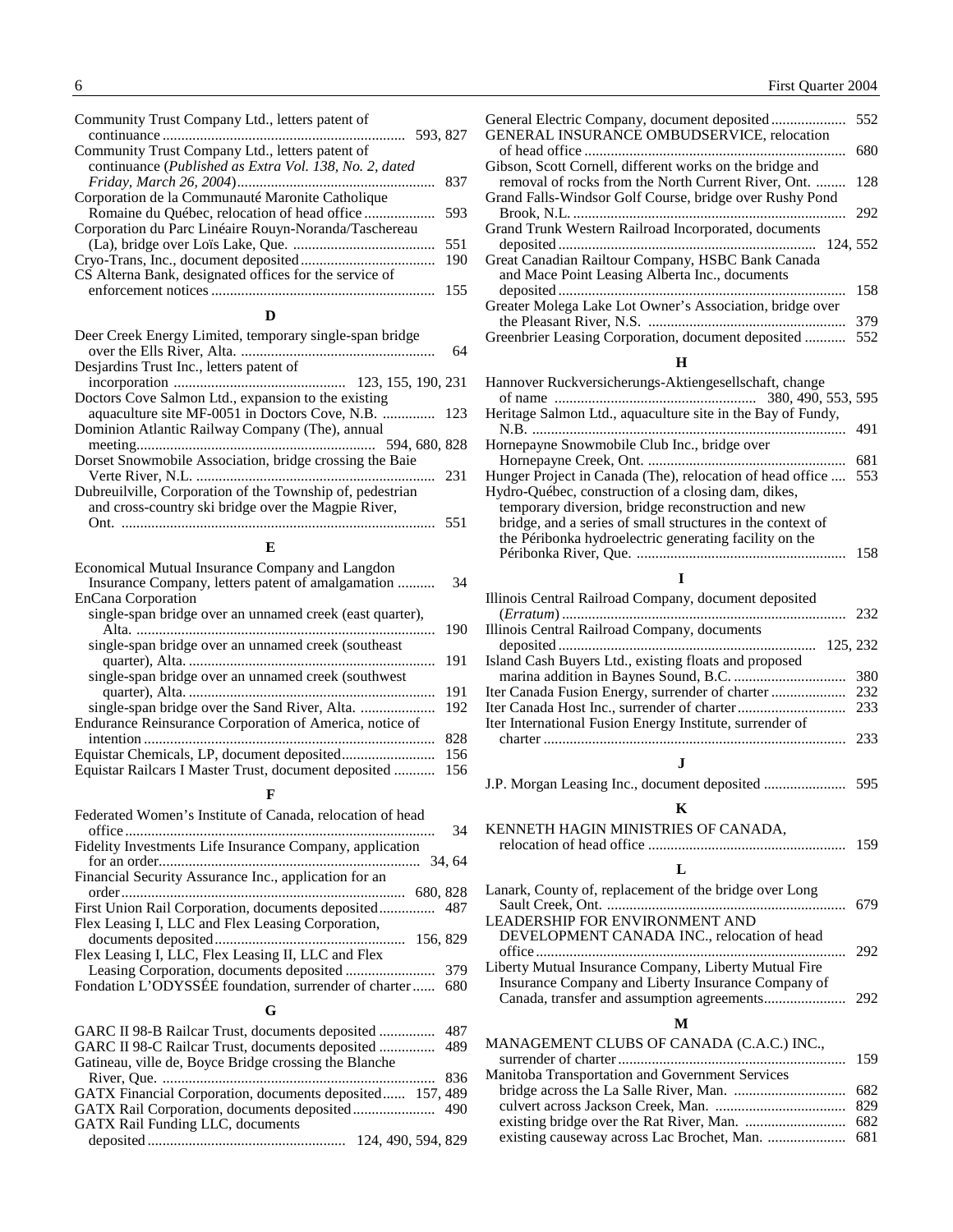| replacement and strengthening of a bridge across the<br>Sandy River, a bridge construction across Mistik<br>Creek, a bridge over the Hayes River and a bridge over       | 233        |
|--------------------------------------------------------------------------------------------------------------------------------------------------------------------------|------------|
| Manitoba, Province of, Manitoba Conservation, sloping of<br>the deck of an existing bridge over the East Fisher River,                                                   |            |
| Manufacturers and Traders Trust Company, documents                                                                                                                       | 65         |
| Maple Ridge, Corporation of the District of, replacement of<br>the 232nd Street Bridge over the South Alouette River,                                                    | 492        |
| Markland Seafoods Ltd., aquaculture sites in the Bay                                                                                                                     | 189        |
| Marriot No. 317, Rural Municipality of, bridge repairs over                                                                                                              | 595<br>834 |
| Martin No. 122, Rural Municipality of, bridge over                                                                                                                       | 381        |
| Meakin Forest Enterprises Inc., bridge over the                                                                                                                          | 830        |
| Mill Creek Shellfish, floating breakwater in Nanoose                                                                                                                     | 192        |
| MINISTÈRES TABITHA LEMAIRE MINISTRIES,                                                                                                                                   | 293        |
| Mondial de football de la presse et des médias, surrender of                                                                                                             | 193        |
| Moores, James, placement of electrical cable under Tupper                                                                                                                | 491        |
| Moose Creek No. 33, Rural Municipality of, existing<br>Morris, Rick, bridge over the Papikwan River, Sask.                                                               | 683<br>128 |
| <b>Mountain View County</b><br>bridge to carry a local road over Bearberry Creek, Alta.<br>bridge to carry a local road over Dogpound Creek, Alta.                       | 127<br>128 |
| N                                                                                                                                                                        |            |
| National Breast Cancer Fund (The), surrender of charter<br>New Brunswick, Minister of Agriculture, Fisheries and<br>Aquaculture of, aboiteau structure on the Demoiselle | 35         |
|                                                                                                                                                                          | 830        |
| Noranda Income Limited Partnership, document deposited<br>North Atlantic Sea Farms Corp.                                                                                 | 237<br>596 |
| aquaculture site in North Bay, Belle Bay and Fortune                                                                                                                     | 832        |
| Northern Lights, Municipal District of, replacement of an<br>existing single-span bridge with a new three-span bridge                                                    |            |
| Norwegian-Canadian Chamber of Commerce (The),                                                                                                                            | 193        |
| Nova Scotia Power Incorporated, marine coal terminal in                                                                                                                  | 596        |
| Nova Scotia, Department of Transportation and Public                                                                                                                     | 35         |
| Works of, repairs to a concrete abutment in the Great<br>Nuchatlaht First Nation, shellfish aquaculture facility in                                                      | 123        |
| unsurveyed foreshore being part of the bed of McBride                                                                                                                    | 36         |
| O                                                                                                                                                                        |            |

| Ontario Power Generation - Atikokan GS, warning boom       |      |
|------------------------------------------------------------|------|
| and control weir in the channel between Snow Lake and      |      |
|                                                            | -596 |
| Ontario, Ministry of Natural Resources of                  |      |
|                                                            |      |
| relocation of the hiking bridge over Kirk Creek, Ont.  380 |      |
|                                                            |      |

| Ontario, Ministry of Transportation of                      |     |
|-------------------------------------------------------------|-----|
|                                                             | 126 |
| rehabilitation of the bridge carrying Highway 21 traffic    |     |
|                                                             | 36  |
| replacement bridge over the Dog Lake Narrows, Ont.          | 235 |
| replacement bridge over the Little White River (Albanel     |     |
|                                                             | 235 |
| replacement bridge over the Little White River (Sagard      |     |
|                                                             | 236 |
|                                                             | 234 |
| replacement of a bridge over the Vermilion River, Ont       | 236 |
| replacement of the Gullwing River Bridge over the           |     |
|                                                             | 683 |
| structural rehabilitation of the existing Nith River Bridge |     |
|                                                             | 64  |
| Owners, Strata Plan KAS 1821 (The), existing wharf in       |     |
|                                                             | 832 |

#### **P**

| 193 |
|-----|
|     |
| 154 |
| 37  |
|     |
| 549 |
| 597 |
| 493 |
| 237 |
|     |
|     |
|     |
|     |

#### **R**

| Railcar, Ltd. and Rail Trust-1999, document deposited<br>RBC Life Insurance Company and Provident Life and | 495 |
|------------------------------------------------------------------------------------------------------------|-----|
| Accident Insurance Company, transfer and assumption                                                        |     |
|                                                                                                            | 495 |
| Roussel, Bruno, aquaculture site for seed-collecting and                                                   |     |
| farming oysters on surface in longlines in Saint-Simon-                                                    |     |
|                                                                                                            | 32  |
| Roussel, Yan, aquaculture site for the cultivation of                                                      |     |
| molluscs in suspension in the Saint-Simon-Sud Bay,                                                         |     |
|                                                                                                            | 130 |
| Ryerson, The Corporation of the Township of, Midlothian                                                    |     |
| Road Bridge over the Magnetawan River, Ont.                                                                | 155 |
|                                                                                                            |     |

#### **S**

| Sea to Sky Foundation, bridge over Mashiter Creek, B.C.<br>684   |  |
|------------------------------------------------------------------|--|
| SecuriCan Holdings Inc., notice of intention 37, 65, 129, 159    |  |
| SHERBROOKE SYMPOSIUM INC., surrender of charter<br>294           |  |
| Simcoe, County of, replacement of the Caroline Street            |  |
| 486                                                              |  |
| Simms, Gilbert, mussel aquaculture site in Little Bay Arm,       |  |
| 291                                                              |  |
| 553                                                              |  |
| Southern Illinois Railcar Company and Southern Illinois          |  |
| 294                                                              |  |
| Southwestern Electric Power Company, documents                   |  |
| 553, 835                                                         |  |
| St. Marys Paper Ltd., bridge replacement over the                |  |
| 554                                                              |  |
| Standard Trust Company and Standard Loan Company                 |  |
| (collectively the "Applicants"), notice to creditors<br>160, 194 |  |
| State Street Trust Company Canada, reduction of stated           |  |
| 294                                                              |  |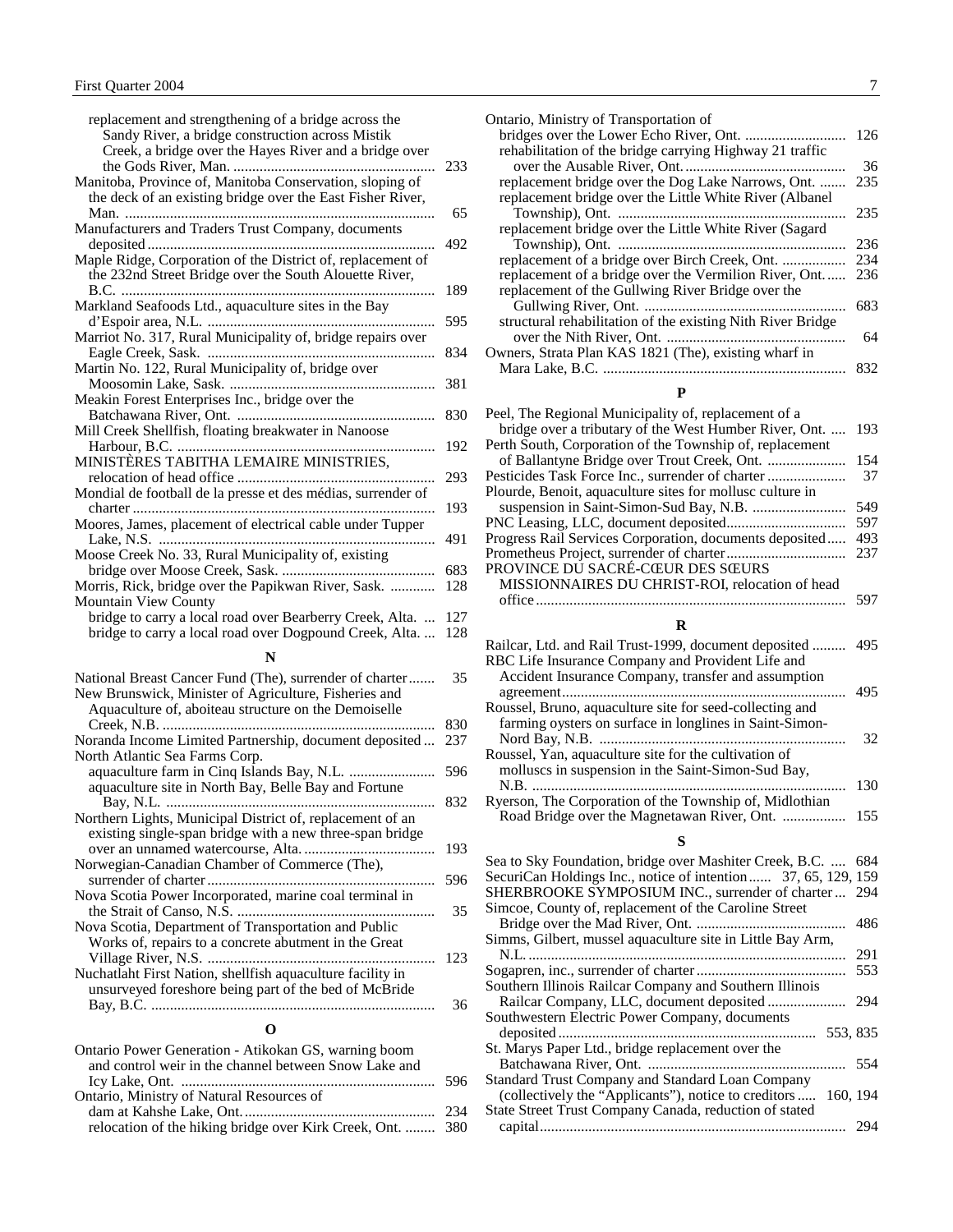<span id="page-9-0"></span>

| Ste. Anne, Town of, vehicle bridge over the Seine River,  |     |
|-----------------------------------------------------------|-----|
|                                                           | 161 |
| Stolt Sea Farm Inc., marine aquaculture cage farm in Duck |     |
|                                                           | 597 |
| Sturgeon County, bridge repair work over the Redwater     |     |
|                                                           | 129 |
| Sudbury, City of Greater, rehabilitation of the Woodland  |     |
|                                                           | 33  |
| Surespan Construction Ltd., bridge over Bald Mountain     |     |
|                                                           | 195 |
| SYDNEY-SHIRLEY PASCAL FAMILY FOUNDATION,                  |     |
|                                                           | 161 |
|                                                           |     |

#### **T**

| Talisman Energy Inc., permanent, single-span bridge over    |     |
|-------------------------------------------------------------|-----|
|                                                             | 495 |
| Timber Cove Aquaculture Corp., aquaculture site in          |     |
|                                                             | 598 |
| Torch River No. 488, Rural Municipality of, repairs to      |     |
| bridges over the White Fox River and Bisset Creek,          |     |
|                                                             | 835 |
| Toronto, City of, Albion Road bridge crossing over the      |     |
|                                                             | 188 |
|                                                             | 161 |
| Twin Mountain Construction Ltd., installation of a bridge   |     |
|                                                             | 195 |
|                                                             |     |
|                                                             |     |
| Union Pacific Railroad Company, documents deposited 66, 130 |     |
|                                                             |     |
| United Afghan Association of Ottawa relocation of head      |     |

| United Afghan Association of Ottawa, relocation of head |  |
|---------------------------------------------------------|--|
|                                                         |  |
| Unity Life of Canada and Superior Life Insurance        |  |
|                                                         |  |

#### **W**

| Waterloo, Regional Municipality of, footbridge over Mill  |     |
|-----------------------------------------------------------|-----|
|                                                           | 834 |
| Wellington, County of, replacement of the bridge over the |     |
|                                                           | 593 |
| Wells Fargo Bank, National Association, document          |     |
|                                                           | 497 |
| Wells Fargo Bank Northwest, National Association and      |     |
| Banc of America Leasing & Capital, LLC, documents         |     |
|                                                           | 497 |
| Wells Fargo Bank Northwest, National Association and      |     |
|                                                           | 66  |
| Weyerhaeuser Company Limited, single-span bridge          |     |
|                                                           | 836 |
| Williams Marine Inc., extension of a dock in the          |     |
|                                                           |     |
|                                                           |     |

#### **Y**

| <b>Yellowhead County</b>                                  |  |
|-----------------------------------------------------------|--|
|                                                           |  |
| replacement of bridge over the Lobstick River, Alta.  295 |  |
| Yukon, Government of, replacement of the bridge over      |  |
|                                                           |  |
| 3011650 Nova Scotia Limited, bridge over the              |  |
|                                                           |  |
| 3074058 Nova Scotia Ltd., bridge over Dolliver Brook and  |  |
|                                                           |  |
| 3079936 Nova Scotia Company, documents deposited 498      |  |
|                                                           |  |

#### **ORDERS IN COUNCIL**

| <b>Government House</b>                                  |     |
|----------------------------------------------------------|-----|
| Letters patent amending the Constitution of the Order of |     |
|                                                          | 383 |
|                                                          |     |

#### **PARLIAMENT**

#### **Chief Electoral Officer**  Canada Elections Act

| Санама глесиону Аси                                               |     |
|-------------------------------------------------------------------|-----|
| Amendments to Schedule 2 to the Canada Elections Act              | 283 |
|                                                                   | 148 |
|                                                                   | 666 |
| Inflation adjustment factor and Contribution limits               |     |
|                                                                   | 667 |
| List of returning officers ( <i>Published as Extra Vol. 138</i> , |     |
|                                                                   | 148 |
| <b>House of Commons</b>                                           |     |
| Filing applications for private bills (2nd Session,               |     |
|                                                                   |     |
| Filing applications for private bills (3rd Session,               |     |
|                                                                   |     |
| 541, 578, 666, 781                                                |     |
| <b>Senate</b>                                                     |     |
| Application for a Private Act                                     |     |
|                                                                   |     |
|                                                                   |     |

| Royal Assent |     |
|--------------|-----|
|              | 666 |

#### **PROPOSED REGULATIONS**

| <b>Environment, Dept. of the</b>                       |     |
|--------------------------------------------------------|-----|
| Canada Wildlife Act                                    |     |
| Regulations Amending the Wildlife Area Regulations     | 390 |
| Canadian Environmental Protection Act, 1999            |     |
| Export and Import of Hazardous Waste and Hazardous     |     |
|                                                        | 687 |
| Migratory Birds Convention Act, 1994                   |     |
| Regulations Amending the Migratory Birds Regulations   | 394 |
| Health, Dept. of                                       |     |
| <b>Financial Administration Act</b>                    |     |
| Regulations Repealing the Radiation Dosimetry Services |     |
|                                                        | 500 |
| Food and Drugs Act                                     |     |
| Regulations Amending the Cosmetic Regulations          | 852 |
| Regulations Amending the Food and Drug Regulations     |     |
|                                                        | 618 |
|                                                        | 868 |
|                                                        | 871 |
| Hazardous Products Act                                 |     |
|                                                        | 601 |
| Order Amending Part II of Schedule I to the Hazardous  |     |
|                                                        | 616 |
| <b>Pest Control Products Act</b>                       |     |
| Pest Control Products Sales Information Reporting      |     |
|                                                        | 839 |
| <b>Radiation Emitting Devices Act</b>                  |     |
| Regulations Amending the Radiation Emitting Devices    |     |
|                                                        | 621 |
| <b>Industry, Dept. of</b>                              |     |
| Trade-marks Act                                        |     |
| Order Amending Subsections 11.18(3) and (4) of the     |     |
|                                                        | 239 |
| Justice, Dept. of                                      |     |
| <b>Contraventions Act</b>                              |     |
| Regulations Amending the Application of Provincial     |     |
|                                                        | 505 |
| Regulations Amending the Contraventions Regulations    | 508 |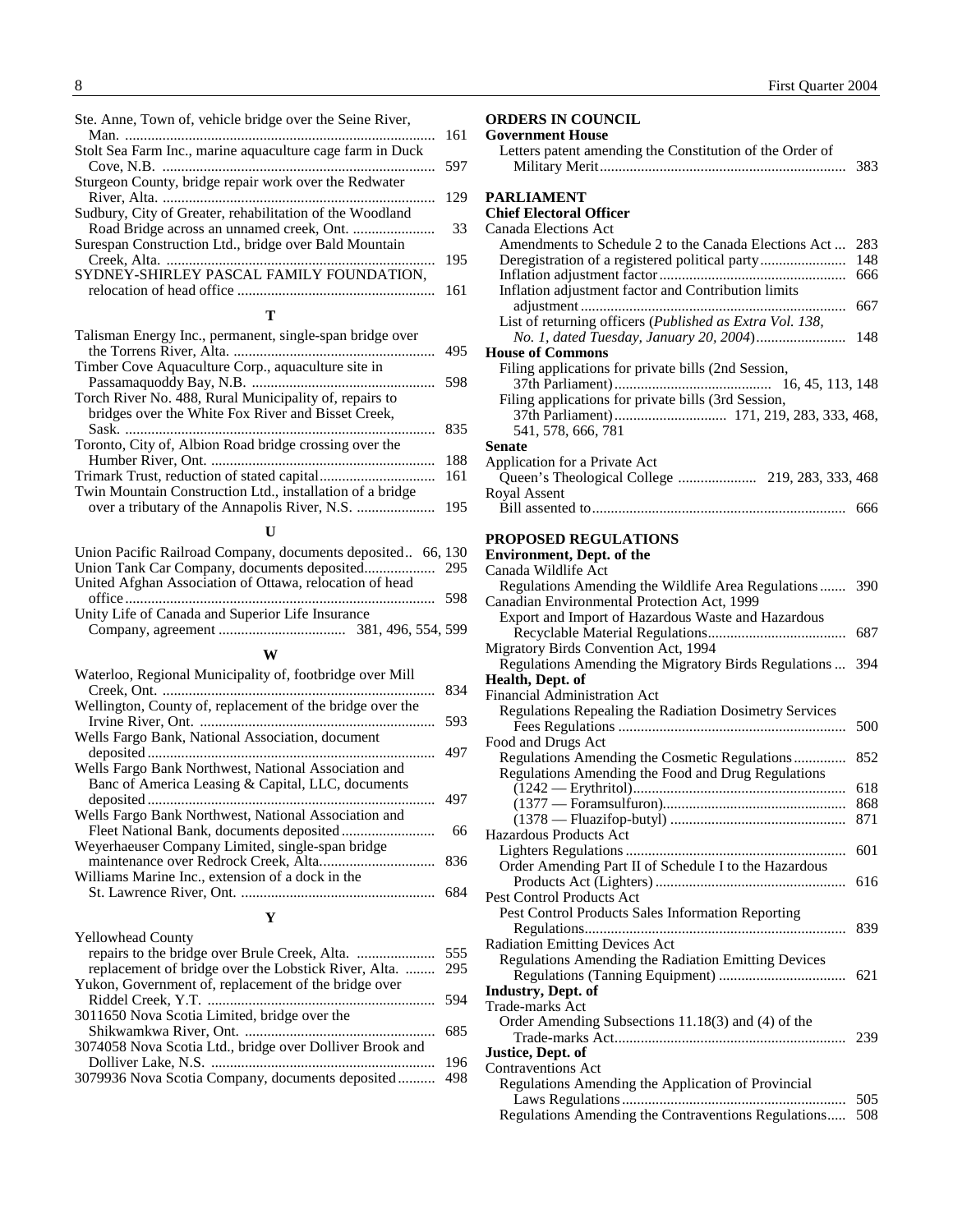<span id="page-10-0"></span>

| <b>Natural Resources, Dept. of</b>                  |     |
|-----------------------------------------------------|-----|
| <b>Energy Efficiency Act</b>                        |     |
| Regulations Amending the Energy Efficiency          |     |
|                                                     |     |
| <b>Parks Canada Agency</b>                          |     |
| Canada National Parks Act                           |     |
| Order Amending the Description of Wood Buffalo      |     |
| National Park of Canada in Schedule 1 to the Canada |     |
|                                                     | 631 |
| Order Amending the National Historic Parks Order    | 875 |
| Regulations Amending the National Parks Aircraft    |     |
|                                                     | 635 |
| Regulations Amending the Town of Jasper Zoning      |     |
|                                                     | 641 |
| <b>Transport, Dept. of</b>                          |     |
| Canada Shipping Act                                 |     |
|                                                     | 883 |
| Regulations Amending the Charts and Nautical        |     |
|                                                     | 915 |
| Regulations Amending the Crewing Regulations        | 921 |
| Regulations Amending the Ships Station (Radio)      |     |
|                                                     | 923 |
|                                                     |     |

#### **SUPPLEMENTS**

#### **Copyright Board**

| Statement of Royalties to Be Collected by SOCAN for |
|-----------------------------------------------------|
| the Communication to the Public by                  |
| Telecommunication, in Canada, of Musical or         |
| Dramatico-Musical Works, see Canada Gazette         |
| No. 12                                              |
| Statement of Royalties to Be Collected by SOCAN for |
| the Public Performance or the Communication to the  |
| Public by Telecommunication, in Canada, of Musical  |
| or Dramatico-Musical Works, see Canada Gazette      |
| No. 12                                              |
| <b>Environment, Dept. of the</b>                    |
| Agreement respecting the National Air Pollution     |
| Surveillance (NAPS) Program Memorandum of           |
| Understanding (MOU), see Canada Gazette No. 5       |
| <b>Parks Canada Agency</b>                          |
| Amendment to the 2004-2005 and 2005-2006 Parks      |
| Canada Fees for Commercial Tour Operators, see      |
| Canada Gazette No. 4                                |
| <b>Transport, Dept. of</b>                          |
| Canada Supplementary Letters Patent issued to the   |

Canada Supplementary Letters Patent issued to the Toronto Port Authority, see *Canada Gazette* No. 5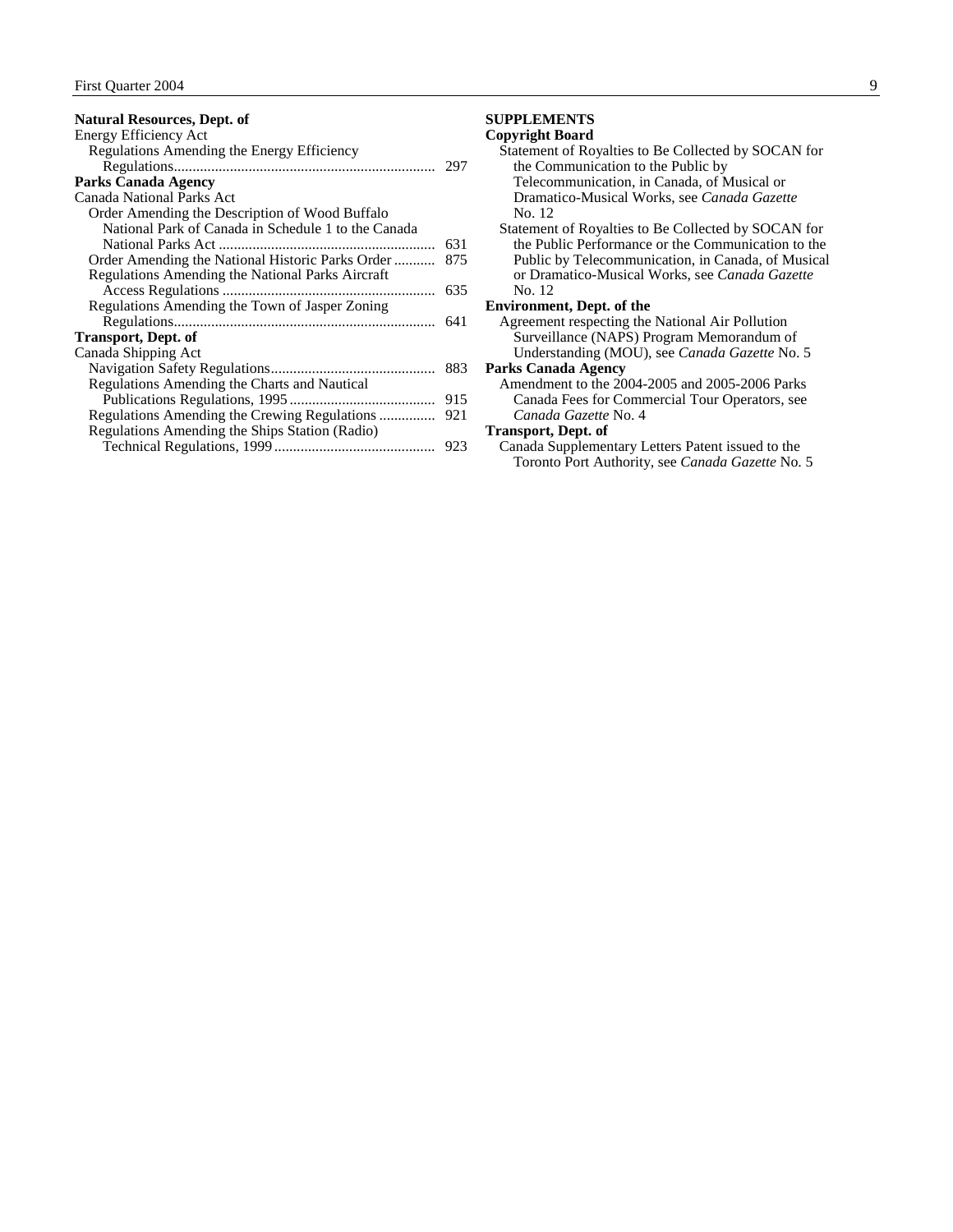## **Index**

<span id="page-11-0"></span>Cet index trimestriel de la *Gazette du Canada* s'applique aux numéros d'édition 1 à 13. La date et les numéros de pages de ces éditions sont, aux fins de référence, donnés dans le tableau ci-dessous.

| Volume | <b>Numéro</b>  | Date       | Pages      |
|--------|----------------|------------|------------|
| 138    |                | 3 janvier  | $1$ à $40$ |
| 138    | $\overline{2}$ | 10 janvier | 41 à 70    |
| 138    | 3              | 17 janvier | 71 à 132   |
| 138    | 4              | 24 janvier | 133 à 164  |
| 138    | 5              | 31 janvier | 165 à 200  |
| 138    | 6              | 7 février  | 201 à 246  |
| 138    | 7              | 14 février | 247 à 320  |
| 138    | 8              | 21 février | 321 à 398  |
| 138    | 9              | 28 février | 399 à 518  |
| 138    | 10             | 6 mars     | 519 à 558  |
| 138    | 11             | 13 mars    | 559 à 648  |
| 138    | 12             | 20 mars    | 649 à 756  |
| 138    | 13             | 27 mars    | 757 à 928  |
|        |                |            |            |

#### **AVIS DIVERS**

| Administration de pilotage de l'Atlantique, travaux de     |     |
|------------------------------------------------------------|-----|
| réfection de la plate-forme du quai de l'anse Herring      |     |
|                                                            | 230 |
| AEP Energy Services, Inc., dépôt de document               | 289 |
| Alberta Transportation                                     |     |
| pont à poutre d'acier ou de béton, à trois travées, d'une  |     |
| longueur de 78.0 m, au-dessus de la rivière                |     |
|                                                            | 186 |
| pont à poutre d'acier ou de béton, à trois travées, d'une  |     |
| longueur de 87.0 m, au-dessus de la rivière Little         |     |
|                                                            | 186 |
| remplacement d'un pont au-dessus de la rivière Bow         |     |
|                                                            | 548 |
| Alcan Métal Primaire                                       |     |
|                                                            | 32  |
| trois mini épis en forme de « T » dans le lac Saint-Jean   |     |
|                                                            | 31  |
|                                                            | 30  |
|                                                            | 31  |
| un mini épi en forme de « T » dans le lac Saint-Jean       |     |
|                                                            | 30  |
| Allianz Life Insurance Company of North America et         |     |
| American Bankers Compagnie d'Assurance-Vie de la           |     |
| Floride, transfert de certaines revendications d'assurance | 376 |
| <b>Allnorth Consultants Limited</b>                        |     |
|                                                            | 376 |
|                                                            | 549 |
|                                                            | 377 |
|                                                            | 377 |
|                                                            | 188 |
| pont au-dessus du passage du lac Burns (C.-B.)             | 826 |
|                                                            | 826 |
|                                                            | 289 |
|                                                            | 290 |

| pont au-dessus d'un ruisseau non désigné (à la borne<br>kilométrique 6+300 sur le prolongement de la route<br>pont au-dessus d'un ruisseau non désigné (à la borne<br>kilométrique $8+750$ sur le prolongement de la route | 187 |
|----------------------------------------------------------------------------------------------------------------------------------------------------------------------------------------------------------------------------|-----|
|                                                                                                                                                                                                                            | 187 |
| pont au-dessus d'un ruisseau non désigné (C.-B.)                                                                                                                                                                           | 548 |
| Aquila Networks Canada, pont temporaire au-dessus du                                                                                                                                                                       |     |
|                                                                                                                                                                                                                            | 152 |
| Association canadienne pour la pratique et l'éducation                                                                                                                                                                     |     |
| pastorales, changement de lieu du siège social                                                                                                                                                                             | 120 |
| Association Maple Route de l'érable, abandon de charte                                                                                                                                                                     | 290 |
| Assurance de Sécurité Financière Inc., avis                                                                                                                                                                                |     |
| d'intention<br>680, 828                                                                                                                                                                                                    |     |

#### **B**

| Babcock & Brown Rail Funding LLC, dépôt de                |     |
|-----------------------------------------------------------|-----|
|                                                           |     |
| Banque CS Alterna, bureaux désignés pour la signification |     |
|                                                           | 155 |
| BC Rail Ltd., élargissement d'un pont au-dessus du        |     |
|                                                           | 378 |
|                                                           | 62  |
| BEAUTY FOR ASHES CHRISTIAN MINISTRIES INC.,               |     |
|                                                           | 592 |
| Bezeau, Jean-Pierre, sites aquacoles pour la culture de   |     |
| mollusques en suspension dans le havre de Miscou          |     |
|                                                           | 125 |
| BOHLI/Staley Trust 2003-A LLT, dépôt de documents         | 63  |
| Boreal Atlantic Limited, sites aquacoles dans la baie     |     |
|                                                           | 550 |
| BP Solvay Polyethylene North America, dépôt de            |     |
|                                                           | 486 |
| British Columbia, Minister of Transportation of           |     |
|                                                           | 293 |
|                                                           | 126 |
| ponts au-dessus de la rivière Koksilah (C.-B.)            | 831 |
| Burlington Northern and Santa Fe Railway Company          |     |
|                                                           | 120 |
| Burlington Resources Canada Energy Ltd., pont au-dessus   |     |
|                                                           | 120 |
|                                                           |     |
|                                                           |     |

| Calpine Canada, pont à travée unique permanent au-dessus | 679 |
|----------------------------------------------------------|-----|
| Cambridge, The Corporation of the City of, réfection du  |     |
| pont du chemin Blackbridge au-dessus de la rivière       |     |
|                                                          | 189 |
| CANADIAN CENTRE FOR EMERGENCY                            |     |
| PREPAREDNESS, changement de lieu du siège social  230    |     |
| Canadian National Railway Company, dépôt de              |     |
|                                                          |     |
|                                                          | 486 |
| Carpenter's Clearwater Lodge, prolongement d'un quai sur |     |
|                                                          | 230 |
| Central Okanagan, Regional District of, ponts pédestres  |     |
|                                                          | 833 |
| Chambre de commerce Canada — Afrique, changement de      |     |
|                                                          | 378 |
| Chambre de Commerce Norvégienne-Canadienne (La),         |     |
|                                                          | 596 |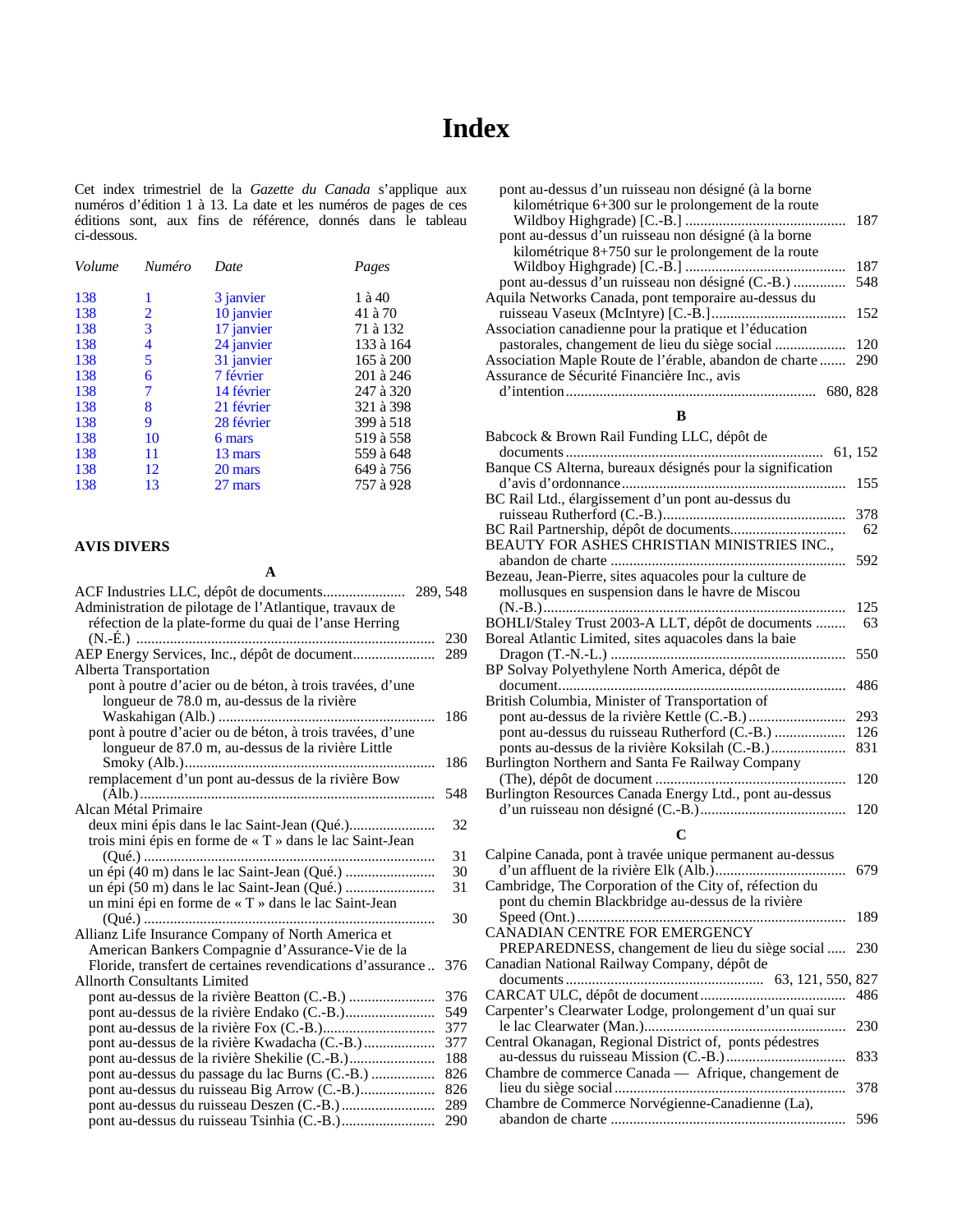| Chatham-Kent, Corporation of the Municipality of,         |     |
|-----------------------------------------------------------|-----|
| reconstruction du pont au-dessus du drain Whitebread      |     |
|                                                           | 291 |
| Cherob Development Ltd. et GGR Development Ltd.,          |     |
| installation aquacole dans la baie Picadilly (T.-N.-L.)   | 827 |
| Clarkesville Leasing Partnership, LLP (The), dépôt de     |     |
| document                                                  | 63  |
| Clearview, Township of, remplacement du pont de la rue    |     |
| 6th Line au-dessus du ruisseau Batteaux (Ont.)            | 496 |
| Cloudworks Energy Limited Partnership, déversoirs, prises |     |
| d'eau et estacades liés aux centrales électriques et aux  |     |
| travaux dans le ruisseau Ure, le ruisseau Douglas, le     |     |
|                                                           | 33  |
| Club motocycliste Damners, abandon de charte              | 592 |
| CLUBS D'ADMINISTRATION DU CANADA (C.A.C.)                 |     |
|                                                           | 159 |
| Compagnie d'Assurance Liberté Mutuelle (La), La           |     |
| Compagnie d'Assurance Générale Liberté Mutuelle et        |     |
| Compagnie d'Assurance Liberté du Canada, conventions      |     |
| de cession et de prise en charge                          | 292 |
| Compagnie d'assurance vie RBC et Provident Compagnie      |     |
| d'Assurance-vie et Accident, convention de transfert et   |     |
|                                                           | 495 |
| Compagnie de chemin de fer Canadien Pacifique, dépôt de   |     |
|                                                           | 592 |
| Compagnie du chemin de fer Dominion-Atlantic,             |     |
| 594, 680, 828                                             |     |
| Corporation de la Communauté Maronite Catholique          |     |
| Romaine du Québec, changement de lieu du siège social     | 593 |
| Corporation du Parc Linéaire Rouyn-Noranda/Taschereau     |     |
|                                                           | 551 |
|                                                           | 190 |
|                                                           |     |
|                                                           |     |

#### **D**

| Deer Creek Energy Limited, pont temporaire à travée       |    |
|-----------------------------------------------------------|----|
|                                                           | 64 |
| Doctors Cove Salmon Ltd., expansion du lot aquacole       |    |
|                                                           |    |
| Dorset Snowmobile Association, pont au-dessus de la       |    |
|                                                           |    |
| Dubreuilville, Corporation du canton de, pont pédestre et |    |
| de ski de fond au-dessus de la rivière Magpie (Ont.) 551  |    |
|                                                           |    |

#### **E**

| Economical, Compagnie Mutuelle d'Assurance et Société    |     |
|----------------------------------------------------------|-----|
| d'assurance Langdon, lettres patentes de fusion          | 34  |
| <b>EnCana Corporation</b>                                |     |
| pont à travée unique au-dessus de la rivière Sand (Alb.) | 192 |
| pont à travée unique au-dessus d'un ruisseau non désigné |     |
|                                                          | 190 |
| pont à travée unique au-dessus d'un ruisseau non désigné |     |
|                                                          | 191 |
| pont à travée unique au-dessus d'un ruisseau non désigné |     |
|                                                          | 191 |
| Endurance Reinsurance Corporation of America, avis       |     |
|                                                          | 828 |
|                                                          | 156 |
| Equistar Railcars I Master Trust, dépôt de document      | 156 |
|                                                          |     |

#### **F**

| Federated Women's Institute of Canada, changement de     |     |
|----------------------------------------------------------|-----|
|                                                          | -34 |
| Fidelity Investments, compagnie d'assurance-vie, demande |     |
|                                                          |     |
| Fiducie Desjardins inc., lettres patentes de             |     |
|                                                          |     |
|                                                          |     |

| First Union Rail Corporation, dépôt de documents 487      |  |
|-----------------------------------------------------------|--|
| Flex Leasing I, LLC et Flex Leasing Corporation, dépôt de |  |
|                                                           |  |
| Flex Leasing I, LLC, Flex Leasing II, LLC et Flex Leasing |  |
|                                                           |  |
| Fondation L'ODYSSÉE foundation, abandon de charte  680    |  |
| G                                                         |  |
|                                                           |  |

| GARC II 98-B Railcar Trust, dépôt de documents           | 487 |
|----------------------------------------------------------|-----|
| GARC II 98-C Railcar Trust, dépôt de documents           | 489 |
| Gatineau, ville de, pont Boyce au-dessus de la rivière   |     |
|                                                          | 836 |
| GATX Financial Corporation, dépôt de documents 157, 489  |     |
|                                                          | 490 |
| GATX Rail Funding LLC, dépôt de                          |     |
|                                                          |     |
|                                                          |     |
|                                                          |     |
| Gibson, Scott Cornell, différents travaux sur le pont et |     |
| enlèvement des roches de la rivière North Current (Ont.) | 128 |
| Grand Falls-Windsor Golf Course, pont au-dessus du       |     |
|                                                          | 292 |
| Grand Trunk Western Railroad Incorporated, dépôt de      |     |
|                                                          |     |
| Great Canadian Railtour Company, HSBC Bank Canada et     |     |
| Mace Point Leasing Alberta Inc., dépôt de documents      | 158 |
| Greater Molega Lake Lot Owner's Association, pont        |     |
|                                                          | 379 |
| Greenbrier Leasing Corporation, dépôt de document        | 552 |
| Groupe de Travail sur les Pesticides (Le), abandon de    |     |
|                                                          | 37  |
|                                                          |     |

#### **H**

| Hannover Ruckversicherungs-Aktiengesellschaft,<br>changement de dénomination sociale  380, 490, 553, 595       |     |
|----------------------------------------------------------------------------------------------------------------|-----|
| Heritage Salmon Ltd., lot aquacole dans la baie de Fundy                                                       |     |
|                                                                                                                | 491 |
| Hornepayne Snowmobile Club Inc., pont au-dessus du                                                             | 681 |
| Hunger Project in Canada (The), changement de lieu du                                                          |     |
|                                                                                                                | 553 |
| Hydro-Québec, construction d'un barrage, digues, canal de                                                      |     |
| dérivation, reconstruction d'un pont et pont temporaire,                                                       |     |
| et réalisation d'une série de petits ouvrages dans le cadre<br>d'un aménagement hydroélectrique sur la rivière |     |
|                                                                                                                | 158 |
|                                                                                                                |     |

#### **I**

| Illinois Central Railroad Company, dépôt de document    |          |
|---------------------------------------------------------|----------|
|                                                         | 232      |
| Illinois Central Railroad Company, dépôt de             |          |
|                                                         | 125, 232 |
| Institut Canadien de Recherche en Télécommunications,   |          |
|                                                         | 290      |
| Island Cash Buyers Ltd., quais et rajout à la marina du |          |
|                                                         | 380      |
|                                                         | 232      |
|                                                         | 233      |
| Iter International Fusion Energy Institute, abandon de  |          |
|                                                         | 233      |
|                                                         |          |
|                                                         |          |

|--|--|--|--|--|--|--|

#### **K**

KENNETH HAGIN MINISTRIES OF CANADA,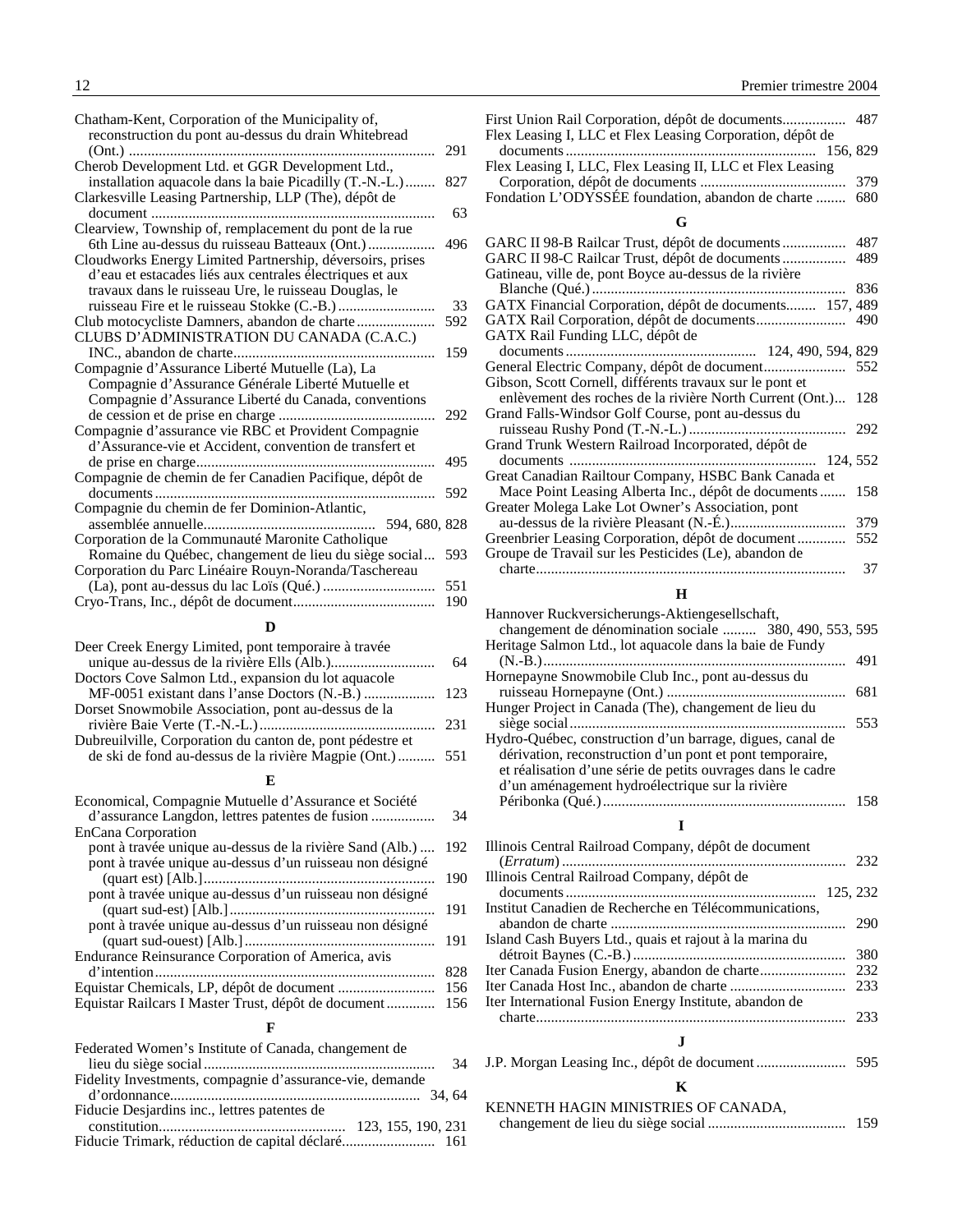| Lanark, comté de, remplacement du pont au-dessus du |  |
|-----------------------------------------------------|--|
|                                                     |  |
|                                                     |  |
| DE DÉVELOPPEMENT CANADA INC., changement            |  |
|                                                     |  |

#### **M**

| Manufacturers and Traders Trust Company, dépôt de                                                                                | 65  |
|----------------------------------------------------------------------------------------------------------------------------------|-----|
|                                                                                                                                  | 492 |
| Maple Ridge, Corporation of the District of, remplacement<br>du pont de la 232 <sup>e</sup> Rue au-dessus de la rivière Alouette |     |
|                                                                                                                                  | 189 |
| Markland Seafoods Ltd., sites aquacoles dans la baie                                                                             |     |
|                                                                                                                                  | 595 |
| Marriot No. 317, Rural Municipality of, réparations d'un                                                                         |     |
|                                                                                                                                  | 834 |
| Martin No. 122, Rural Municipality of, pont au-dessus du                                                                         |     |
| lac Moosomin (Sask.)                                                                                                             | 381 |
| Meakin Forest Enterprises Inc., pont au-dessus de la rivière                                                                     | 830 |
| Mill Creek Shellfish, brise-lames flottant dans le havre                                                                         |     |
|                                                                                                                                  | 192 |
| MINISTÈRES TABITHA LEMAIRE MINISTRIES,                                                                                           |     |
|                                                                                                                                  | 293 |
| Mondial de football de la presse et des médias, abandon de                                                                       |     |
|                                                                                                                                  | 193 |
| Moores, James, pose de câbles électriques sous le lac                                                                            |     |
| Tupper (N.-E.)                                                                                                                   | 491 |
| Moose Creek No. 33, Rural Municipality of, pont actuel                                                                           |     |
|                                                                                                                                  | 683 |
| Morris, Rick, pont au-dessus de la rivière Papikwan (Sask.)                                                                      | 128 |
| <b>Mountain View County</b><br>pont transportant un chemin local au-dessus du ruisseau                                           |     |
|                                                                                                                                  | 127 |
| pont transportant un chemin local au-dessus du ruisseau                                                                          |     |
|                                                                                                                                  | 128 |
|                                                                                                                                  |     |
| N                                                                                                                                |     |

| National Breast Cancer Fund (The), abandon de charte       | 35  |  |
|------------------------------------------------------------|-----|--|
| Noranda Income Limited Partnership, dépôt de document      | 237 |  |
| North Atlantic Sea Farms Corp.                             |     |  |
| installation d'aquaculture dans la baie Cinq Islands       |     |  |
|                                                            | 596 |  |
| installation d'aquaculture dans les baies North, Belle et  |     |  |
|                                                            | 832 |  |
| Northern Lights, Municipal District of, remplacement d'un  |     |  |
| pont à travée unique par un pont à trois travées au-dessus |     |  |
|                                                            | 193 |  |
| Nouveau-Brunswick, ministre de l'Agriculture, des Pêches   |     |  |
| et de l'Aquaculture du, aboiteau dans le ruisseau          |     |  |
|                                                            | 830 |  |
| Nova Scotia Power Incorporated, terminal charbonnier       |     |  |
|                                                            | 35  |  |
| Nova Scotia, Department of Transportation and Public       |     |  |
| Works of, réparations à une culée de béton dans la rivière |     |  |
|                                                            | 123 |  |
|                                                            |     |  |

#### Ontario Power Generation - Atikokan GS, estacade et barrage de régulation dans le chenal reliant le lac Snow au lac Icy (Ont.) .................................................................. 596

| Ontario, ministère des Richesses naturelles de l'          |     |
|------------------------------------------------------------|-----|
|                                                            | 234 |
| déplacement d'une passerelle au-dessus du ruisseau Kirk    | 380 |
| Ontario, ministère des Transports de l'                    |     |
| ponts au-dessus de la rivière Lower Echo (Ont.)            | 126 |
| réfection d'un pont au-dessus de la rivière Ausable sur la |     |
|                                                            | 36  |
| réfection de la structure du pont Nith River au-dessus de  |     |
| remplacement d'un pont au-dessus de la rivière             | 64  |
|                                                            | 236 |
| remplacement d'un pont au-dessus du ruisseau Birch         |     |
|                                                            | 234 |
| remplacement du pont de la rivière Gullwing au-dessus      |     |
|                                                            | 683 |
| remplacement du pont enjambant la rivière Little White     | 236 |
| remplacement du pont enjambant la rivière Little White     |     |
|                                                            | 235 |
| remplacement du pont enjambant le passage du lac Dog       |     |
|                                                            | 235 |
| Owners, Strata Plan KAS 1821 (The), quai actuel dans le    |     |
|                                                            | 832 |

#### **P**

| Peel, The Regional Municipality of, remplacement d'un       |     |
|-------------------------------------------------------------|-----|
| pont au-dessus d'un affluent de la rivière West Humber      |     |
|                                                             | 193 |
| Perth South, Corporation of the Township of,                |     |
| remplacement du pont Ballantyne au-dessus du ruisseau       |     |
|                                                             | 154 |
| Plourde, Benoit, sites aquacoles pour la culture de         |     |
| mollusques en suspension dans la baie Saint-Simon-Sud       |     |
|                                                             | 549 |
|                                                             | 597 |
| Première nation Chapel Island, caisson à claire-voie, quais |     |
| flottants et cale de lancement maritime dans les lacs Bras  |     |
|                                                             | 122 |
| Première nation Nuchatlaht, installation de conchyliculture |     |
| sur des estrans non levés faisant parti du banc de la baie  |     |
|                                                             | 36  |
| Progress Rail Services Corporation, dépôt de documents      | 493 |
|                                                             | 237 |
| PROVINCE DU SACRÉ-CŒUR DES SŒURS                            |     |
| MISSIONNAIRES DU CHRIST-ROI, changement de                  |     |
|                                                             | 597 |
|                                                             |     |

#### **R**

| Roussel, Bruno, installation aquacole pour le captage et la |     |
|-------------------------------------------------------------|-----|
| culture d'huîtres sur filière de poches flottantes dans la  |     |
|                                                             | 32  |
| Roussel, Yan, lot aquacole pour la culture de mollusques en |     |
| suspension dans la baie de Saint-Simon-Sud (N.-B.)          | 130 |
| Ryerson, The Corporation of the Township of, pont du        |     |
| chemin Midlothian au-dessus de la rivière Magnetawan        |     |
|                                                             | 155 |
|                                                             |     |

#### **S**

| Sea to Sky Foundation, pont au-dessus du ruisseau           |  |
|-------------------------------------------------------------|--|
|                                                             |  |
| SecuriCan Holdings Inc., avis d'intention  37, 65, 129, 159 |  |
| SERVICE DE CONCILIATION EN ASSURANCE DE                     |  |
|                                                             |  |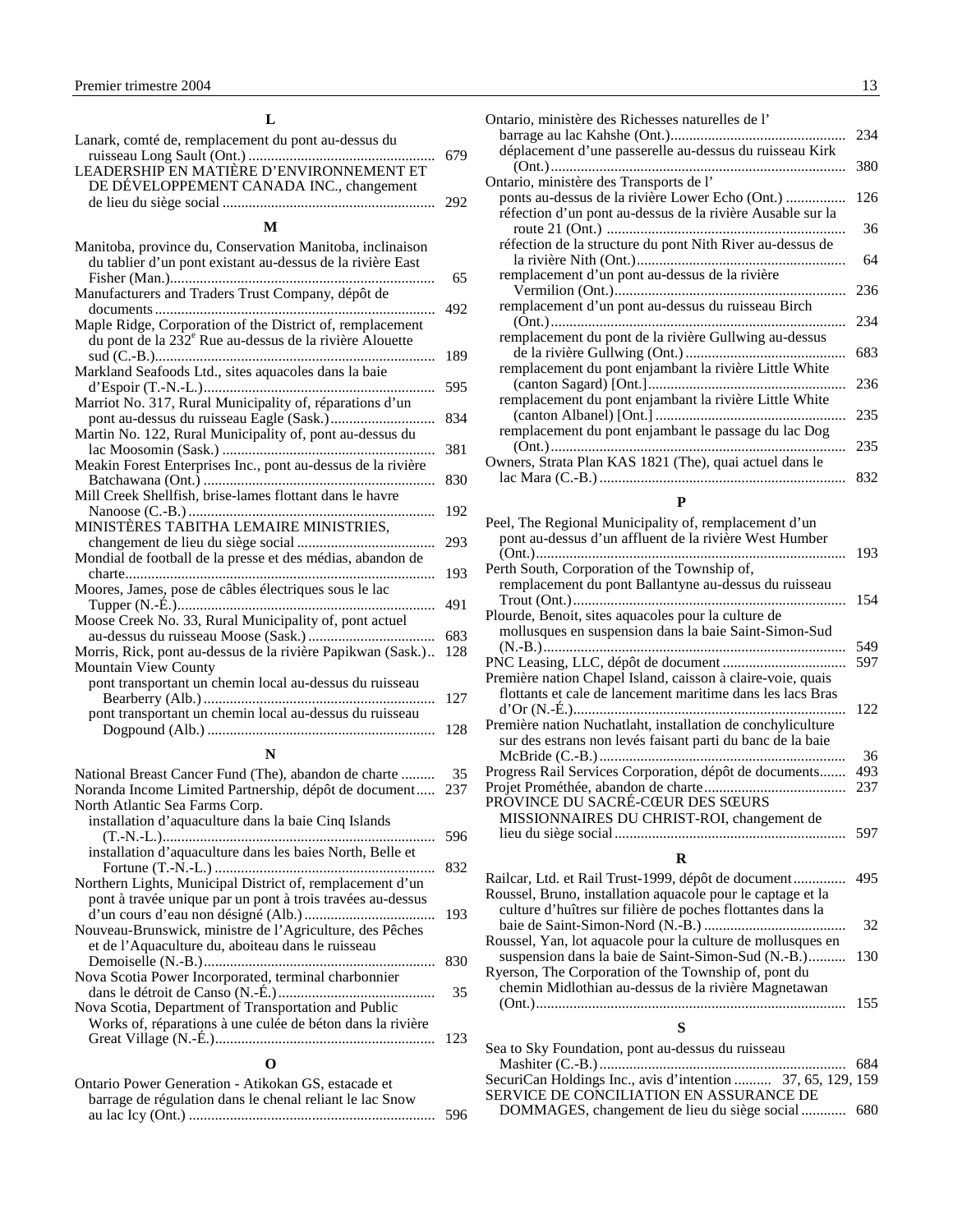<span id="page-14-0"></span>

| SHERBROOKE SYMPOSIUM INC., abandon de charte<br>Simcoe, County of, remplacement du pont de la rue | 294 |
|---------------------------------------------------------------------------------------------------|-----|
| Caroline au-dessus de la rivière Mad (Ont.)                                                       | 486 |
|                                                                                                   |     |
| Simms, Gilbert, site de mytiliculture dans le bras Little Bay                                     |     |
|                                                                                                   | 291 |
| Société de Fiducie Community, lettres patentes de                                                 |     |
|                                                                                                   |     |
| Société de Fiducie Community, lettres patentes de                                                 |     |
| prorogation (Publié dans l'édition spéciale vol. 138, $n^{\circ}$ 2,                              |     |
|                                                                                                   | 837 |
|                                                                                                   | 553 |
| Southern Illinois Railcar Company et Southern Illinois                                            |     |
|                                                                                                   | 294 |
| Southwestern Electric Power Company, dépôt de                                                     |     |
|                                                                                                   |     |
| St. Marys Paper Ltd., remplacement du pont au-dessus de                                           |     |
|                                                                                                   | 554 |
| Standard Trust Company et Standard Loan Company                                                   |     |
| (collectivement les « requérantes »), avis aux                                                    |     |
| 160, 194                                                                                          |     |
| State Street Trust Company Canada, réduction de capital                                           |     |
|                                                                                                   | 294 |
|                                                                                                   |     |
| Ste. Anne, Town of, pont au-dessus de la rivière Seine                                            |     |
|                                                                                                   | 161 |
| Stolt Sea Farm Inc., installation d'aquaculture marine dans                                       |     |
|                                                                                                   | 597 |
| Sturgeon County, réfection d'un pont au-dessus de la                                              |     |
|                                                                                                   | 129 |
| Sudbury, City of Greater, réfection du pont du chemin                                             |     |
| Woodland au-dessus d'un ruisseau non désigné (Ont.)                                               | 33  |
| Surespan Construction Ltd., pont au-dessus du ruisseau                                            |     |
|                                                                                                   | 195 |
| SYDNEY-SHIRLEY PASCAL FAMILY FOUNDATION,                                                          |     |
|                                                                                                   | 161 |
|                                                                                                   |     |
|                                                                                                   |     |

#### **T**

| Timber Cove Aquaculture Corp., installation d'aquaculture<br>Torch River No. 488, Rural Municipality of, réparations de<br>ponts au-dessus de la rivière White Fox et du ruisseau<br>Toronto, City of, pont du chemin Albion au-dessus de la<br>Transports et Services gouvernementaux Manitoba | 495<br>598<br>835<br>188 |
|-------------------------------------------------------------------------------------------------------------------------------------------------------------------------------------------------------------------------------------------------------------------------------------------------|--------------------------|
|                                                                                                                                                                                                                                                                                                 |                          |
|                                                                                                                                                                                                                                                                                                 |                          |
|                                                                                                                                                                                                                                                                                                 |                          |
|                                                                                                                                                                                                                                                                                                 |                          |
|                                                                                                                                                                                                                                                                                                 |                          |
|                                                                                                                                                                                                                                                                                                 |                          |
|                                                                                                                                                                                                                                                                                                 |                          |
|                                                                                                                                                                                                                                                                                                 |                          |
|                                                                                                                                                                                                                                                                                                 |                          |
| levée empierrée qui traverse le lac Brochet (Man.)                                                                                                                                                                                                                                              | 681                      |
|                                                                                                                                                                                                                                                                                                 | 829                      |
|                                                                                                                                                                                                                                                                                                 | 682                      |
|                                                                                                                                                                                                                                                                                                 | 682                      |
| remplacement et renforcement d'un pont au-dessus de la                                                                                                                                                                                                                                          |                          |
| rivière Sandy, d'un pont au-dessus du ruisseau Mistik,                                                                                                                                                                                                                                          |                          |
| d'un pont au-dessus de la rivière Hayes et d'un pont                                                                                                                                                                                                                                            |                          |
|                                                                                                                                                                                                                                                                                                 | 233                      |
| Twin Mountain Construction Ltd., installation d'un pont                                                                                                                                                                                                                                         |                          |
| au-dessus d'un affluent de la rivière Annapolis (N.-É.)                                                                                                                                                                                                                                         | 195                      |

#### **U**

| Union Pacific Railroad Company, dépôt de documents 66, 130 |  |
|------------------------------------------------------------|--|
|                                                            |  |
| United Afghan Association of Ottawa, changement de lieu    |  |
|                                                            |  |
| Unité-Vie du Canada et Compagnie d'assurance-vie           |  |
|                                                            |  |

#### **W**

| Waterloo, Regional Municipality of, passerelle au-dessus  |     |
|-----------------------------------------------------------|-----|
|                                                           | 834 |
| Wellington, Comté de, remplacement du pont au-dessus de   |     |
|                                                           | 593 |
| Wells Fargo Bank Northwest, National Association et Banc  |     |
| of America Leasing & Capital, LLC, dépôt de               |     |
|                                                           | 497 |
| Wells Fargo Bank Northwest, National Association et Fleet |     |
|                                                           | 66  |
| Wells Fargo Bank, National Association, dépôt de          |     |
|                                                           | 497 |
| Weyerhaeuser Company Limited, entretien d'un pont à       |     |
| travée unique au-dessus du ruisseau Redrock (Alb.)        | 836 |
| Williams Marine Inc., prolongement d'un quai dans le      |     |
|                                                           |     |
|                                                           |     |

#### **Y**

| <b>Yellowhead County</b><br>remplacement d'un pont au-dessus de la rivière Lobstick | 295 |
|-------------------------------------------------------------------------------------|-----|
| réparations au pont au-dessus du ruisseau Brule (Alb.)                              | 555 |
| Yukon, gouvernement du, remplacement du pont au-dessus                              |     |
|                                                                                     | 594 |
| 3011650 Nova Scotia Limited, pont au-dessus de la rivière                           |     |
|                                                                                     | 685 |
| 3074058 Nova Scotia Ltd., pont au-dessus du ruisseau                                |     |
|                                                                                     | 196 |
| 3079936 Nova Scotia Company, dépôt de documents                                     | 498 |

#### **AVIS DU GOUVERNEMENT Affaires indiennes et du Nord canadien, min. des**

| Loi fédérale sur les hydrocarbures                         |     |
|------------------------------------------------------------|-----|
| Appels d'offres de 2004 : Partie centrale de la vallée du  |     |
| Mackenzie et région de la mer de Beaufort/delta du         |     |
|                                                            | 206 |
| Règlement sur l'exploitation minière au Canada             |     |
|                                                            | 425 |
| Agriculture et de l'Agroalimentaire, min. de l'            |     |
| Loi sur la commercialisation des produits agricoles        |     |
| Ordonnance modifiant l'Ordonnance sur les droits de        |     |
| commercialisation des porcs de l'Ontario sur les           |     |
|                                                            | 73  |
| Ordonnance sur les contributions exigibles des             |     |
| producteurs de bois de la Vallée de la Gatineau            |     |
|                                                            | 72  |
| Cour suprême du Canada                                     |     |
| Loi sur la Cour suprême                                    |     |
|                                                            | 573 |
| Environnement, min. de l'                                  |     |
| Consultations sur l'ajout de l'amiante chrysotile à la     |     |
| procédure PIC de la Convention de Rotterdam                | 530 |
| Loi canadienne sur la protection de l'environnement (1999) |     |
| Accord concernant le Standard pancanadien relatif aux      |     |
| dioxines et aux furannes — combustion de déchets           |     |
| municipaux dans des chambres coniques de                   |     |
|                                                            | 135 |
| Arrêté 2003-66-12-03 modifiant la Liste extérieure         | 139 |
| Arrêté 2003-66-12-05 modifiant la Liste extérieure         | 166 |
| Arrêté 2003-87-11-02 modifiant la Liste extérieure         | 203 |
| Arrêté 2004-66-01-02 modifiant la Liste extérieure         | 771 |
| Arrêté 2004-87-01-02 modifiant la Liste extérieure         | 771 |
| Avis concernant certaines substances de l'Inventaire       |     |
| national des rejets de polluants pour l'année 2004         | 79  |
|                                                            |     |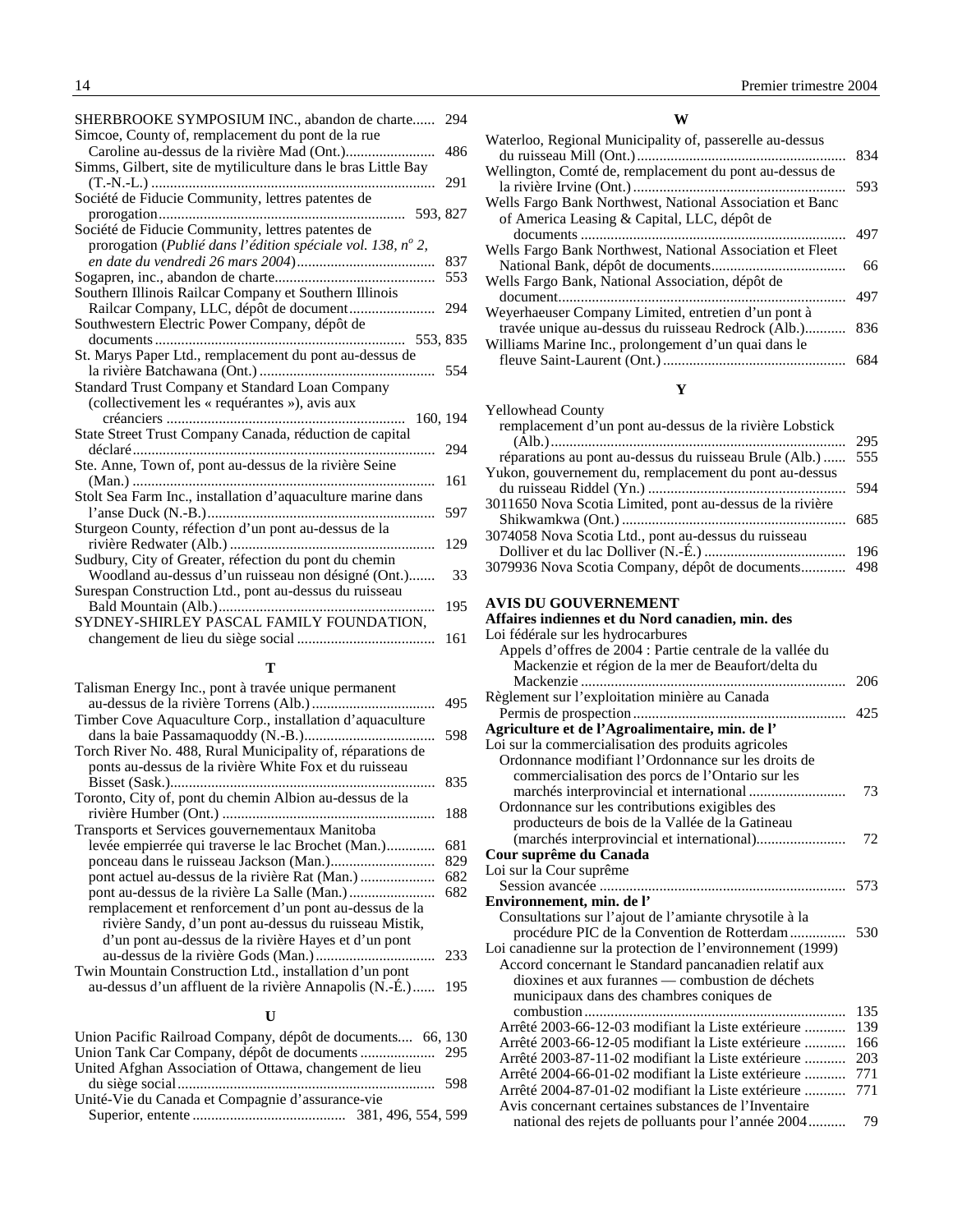| Avis concernant certaines substances de l'Inventaire      |            |
|-----------------------------------------------------------|------------|
| national des rejets de polluants pour l'année 2004        |            |
|                                                           | 139        |
| Avis concernant la déclaration des gaz à effet de serre   |            |
| Avis concernant la déclaration des gaz à effet de serre   | 564        |
|                                                           | 770        |
|                                                           | 260        |
| Avis concernant le dichlorométhane (chlorure de           |            |
|                                                           | 409        |
| Avis concernant l'hexachlorobenzène dans l'anhydride      |            |
|                                                           | 252        |
| Avis concernant un accord administratif entre les         |            |
| gouvernements du Canada et du Québec visant le            |            |
|                                                           | 166        |
|                                                           | 524        |
|                                                           | 526        |
|                                                           | 42         |
|                                                           | 527        |
|                                                           | 529        |
|                                                           | 330        |
| Avis, en vertu du paragraphe 84(5) de la Loi canadienne   |            |
| sur la protection de l'environnement (1999), des          |            |
|                                                           | 407        |
|                                                           | 772        |
| Modification de l'avis concernant certaines substances de |            |
| l'Inventaire national des rejets de polluants pour        |            |
|                                                           | 74         |
|                                                           | 322        |
|                                                           | 42         |
|                                                           | 764        |
|                                                           | 322        |
|                                                           | 324        |
|                                                           | 765        |
|                                                           | 401        |
|                                                           | 327        |
|                                                           | 202        |
|                                                           | 328        |
|                                                           | 248        |
|                                                           | 402        |
|                                                           | 404        |
|                                                           | 406        |
|                                                           | 560        |
|                                                           | 249        |
|                                                           | 251<br>520 |
|                                                           |            |
|                                                           | 522<br>562 |
|                                                           | 655        |
|                                                           | 406        |
|                                                           | 656        |
|                                                           | 658        |
|                                                           | 659        |
|                                                           | 767        |
|                                                           | 769        |
| Loi de 1994 sur la convention concernant les oiseaux      |            |
| migrateurs                                                |            |
|                                                           | 142        |
| Environnement, min. de l', et min. de la Santé            |            |
| Programme fédéral de réduction des émissions de           |            |
| composés organiques volatils attribuables aux produits    |            |
| de consommation et aux produits commerciaux               | 773        |
| Finances, min. des                                        |            |
| <b>Bilans</b>                                             |            |
| Banque du Canada, bilan au                                |            |
|                                                           | 13         |
|                                                           | 15         |

|                                                            | 110  |
|------------------------------------------------------------|------|
|                                                            | 112  |
|                                                            | 145  |
|                                                            | 147  |
|                                                            | 216  |
|                                                            | 218  |
|                                                            | 280  |
|                                                            | 282  |
|                                                            | 465  |
|                                                            | 467  |
|                                                            | 575  |
|                                                            | 577  |
|                                                            | 663  |
|                                                            | 665  |
| Loi sur la monnaie                                         |      |
|                                                            | 331  |
| Finances, min. des, et min. du Commerce international      |      |
| OCDE - Négociations relatives au subventionnement du       |      |
| secteur de l'acier                                         |      |
| Invitation à présenter des commentaires sur la             |      |
| participation du Canada à une initiative qui vise à        |      |
| négocier, sous l'égide de l'OCDE, un accord                |      |
| international pour réduire les subventions dans le         |      |
|                                                            | 419  |
| Industrie, min. de l'                                      |      |
| <b>Nominations</b>                                         |      |
| Pour la liste des nominations, voir l'index anglais sous   |      |
| la rubrique « Appointments » à la page 3.                  |      |
| Loi sur Investissement Canada                              |      |
|                                                            | 332  |
| Loi sur la radiocommunication                              |      |
| DGRB-001-04 - Appel de déclarations d'intérêt à            |      |
| l'égard de positions orbitales de satellite de             |      |
|                                                            | 43   |
| DGTP-001-004 - Dispositions de la politique                |      |
| d'utilisation du spectre visant l'introduction             |      |
| d'appareils radio exempts de licence dans les sous-        |      |
| bandes 462/467 MHz du service mobile terrestre             | 779  |
| DGTP-003-04 — Révisions du Tableau canadien                |      |
|                                                            | 273  |
| DGTP-005-04 — Consultation sur la modification des         |      |
| attributions, la révision de la politique d'utilisation du |      |
| spectre et la révision des règles techniques visant la     |      |
|                                                            | 462  |
| SMSE-001-04                                                | - 10 |
|                                                            | 212  |
| SMSE-005-04 — Norme sur le matériel brouilleur             |      |
|                                                            | 213  |
|                                                            | 661  |
| Loi sur le ministère de l'Industrie                        |      |
| SMSE-006-04 - Consultation sur un nouveau barème           |      |
| de droits pour des services associés aux appareils radio   |      |
| et aux appareils de télécommunications fournis par         |      |
|                                                            |      |
| Loi sur les chambres de commerce                           |      |
|                                                            | 5    |
| Loi sur les corporations canadiennes                       |      |
|                                                            |      |
|                                                            |      |
| Institut National D'Orthothérapie — Correction de la       |      |
|                                                            | 8    |
|                                                            |      |
| 8, 210, 536                                                |      |
| Lettres patentes supplémentaires — Changement de           |      |
|                                                            |      |
|                                                            |      |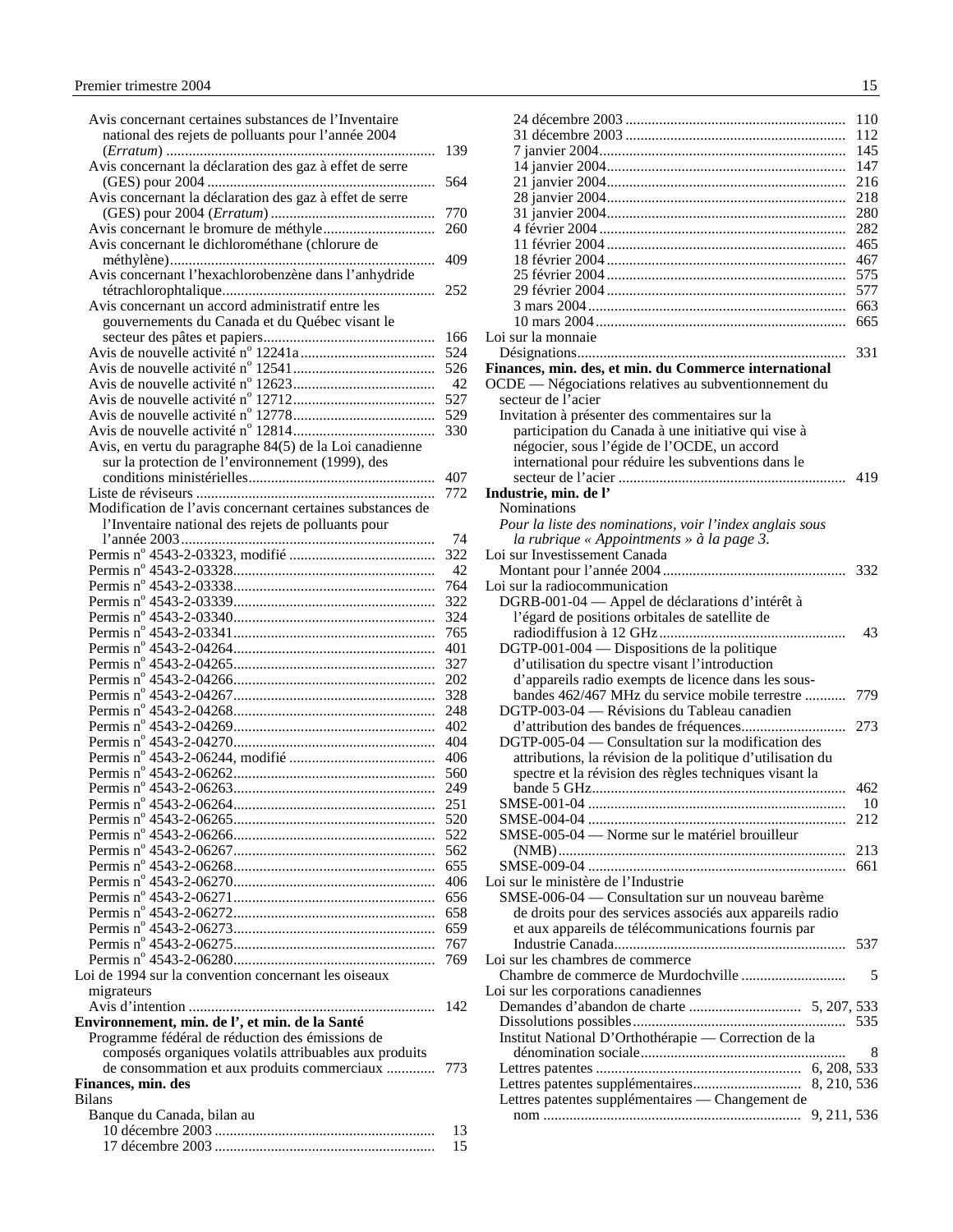<span id="page-16-0"></span>

| Pêches et des Océans, min. des                                                                                 |     |
|----------------------------------------------------------------------------------------------------------------|-----|
| Loi sur la marine marchande du Canada                                                                          |     |
| Société d'intervention maritime, Est du Canada Ltée                                                            | 422 |
| Santé, min. de la                                                                                              |     |
| Loi réglementant certaines drogues et autres substances                                                        |     |
| Avis aux intéressés — Proposition d'élargir le pouvoir de                                                      |     |
| prescrire des substances contrôlées en vertu de la Loi                                                         |     |
| réglementant certaines drogues et autres substances                                                            |     |
| (LRCDS) pour inclure des professionnels autorisés de<br>la santé autres que des médecins, des dentistes ou des |     |
|                                                                                                                | 571 |
| Avis aux intéressés — Proposition relative au contrôle de                                                      |     |
| la kétamine en vertu de la Loi réglementant certaines                                                          |     |
| drogues et autres substances (LRCDS) et du règlement                                                           |     |
|                                                                                                                | 204 |
| Loi sur les aliments et drogues                                                                                |     |
| Règlement sur les aliments et drogues —                                                                        |     |
|                                                                                                                |     |
| Sécurité publique et de la Protection civile, min. de la                                                       |     |
| Code criminel                                                                                                  |     |
| Désignation à titre d'inspecteurs d'empreintes                                                                 |     |
|                                                                                                                |     |
| Surintendant des institutions financières, bureau du                                                           |     |
| Loi sur les banques                                                                                            |     |
| Banque Sears Canada, lettres patentes de prorogation et                                                        | 275 |
|                                                                                                                | 167 |
| Loi sur les sociétés d'assurances                                                                              |     |
| Aspen Insurance UK Limited, ordonnance portant                                                                 |     |
|                                                                                                                | 167 |
| Compagnie d'Assurance St. Paul Garantie, La                                                                    |     |
| Compagnie d'Indemnité du Nord, Inc., 3921042                                                                   |     |
| Canada Inc., 3207692 Canada Limited, 3112675                                                                   |     |
| Canada Limited et 176856 Canada Inc., lettres                                                                  |     |
| patentes de fusion et Compagnie d'Assurance St. Paul                                                           |     |
|                                                                                                                | 168 |
| National Liability & Fire Insurance Company,                                                                   |     |
| ordonnance portant garantie des risques au Canada                                                              | 168 |
| Loi sur les sociétés de fiducie et de prêt                                                                     |     |
| Société de Fiducie Effort, lettres patentes de prorogation                                                     |     |
|                                                                                                                | 169 |
| Société Fiduciary Trust du Canada, lettres patentes de                                                         | 277 |
| Transports, min. des                                                                                           |     |
| Loi maritime du Canada                                                                                         |     |
| Administration portuaire de Toronto - Lettres patentes                                                         |     |
|                                                                                                                | 169 |
| Administration portuaire de Trois-Rivières — Lettres                                                           |     |
|                                                                                                                | 539 |
| Loi sur la sécurité automobile                                                                                 |     |
| Avis de publication de la Révision 2 du Document de                                                            |     |
| normes techniques nº 105 « Systèmes de freinage                                                                |     |
| hydraulique et électrique » et du Document de normes                                                           |     |
| techniques nº 121 « Systèmes de freinage à air                                                                 |     |
|                                                                                                                |     |
|                                                                                                                |     |
| <b>COMMISSIONS</b><br>Agence des douanes et du revenu du Canada                                                |     |
| Loi de l'impôt sur le revenu                                                                                   |     |
| Annulation de l'enregistrement d'une association                                                               |     |
|                                                                                                                |     |

| <i>i</i> minimum de i emegistrement a une association  |  |
|--------------------------------------------------------|--|
|                                                        |  |
| Annulation d'enregistrement d'associations canadiennes |  |
|                                                        |  |
| Annulation d'enregistrement d'organismes de            |  |
|                                                        |  |
| Loi sur les mesures spéciales d'importation            |  |
|                                                        |  |
|                                                        |  |

| Agence des services frontaliers du Canada                    |            |
|--------------------------------------------------------------|------------|
| Loi sur les mesures spéciales d'importation                  |            |
|                                                              |            |
| Pizzas autolevantes congelées — Décision 114,782             |            |
| Réservoirs d'essence en acier — Décision 46,782              |            |
|                                                              |            |
| Commission de la fonction publique du Canada                 |            |
| Loi sur l'emploi dans la fonction publique                   |            |
| Conseil de contrôle des renseignements relatifs aux          |            |
| matières dangereuses                                         |            |
| Loi sur le contrôle des renseignements relatifs aux matières |            |
| dangereuses                                                  |            |
| Décisions et ordres rendus relativement aux demandes de      |            |
|                                                              |            |
|                                                              |            |
| Conseil de la radiodiffusion et des télécommunications       |            |
| canadiennes                                                  |            |
| Adresses des bureaux du CRTC — Interventions 18, 54,         |            |
| 117, 150, 176, 225, 286, 339, 476, 543, 582, 673, 788        |            |
| Audiences publiques                                          |            |
|                                                              | 119        |
|                                                              | 21         |
|                                                              | 55         |
|                                                              | 228        |
|                                                              | 341        |
|                                                              | 55         |
|                                                              | 151        |
|                                                              | 479        |
|                                                              | 480<br>341 |
|                                                              | 481        |
|                                                              | 791        |
| Avis publics                                                 |            |
| $2003 - 66$                                                  | 25         |
| 2003-67 — Appel d'observations sur des propositions en       |            |
| vue d'ajouter des services par satellite non canadiens à     |            |
| la liste de services par satellite admissibles à une         |            |
|                                                              | 25         |
| 2003-68 - Appel de demandes d'une licence de                 |            |
| radiodiffusion visant l'exploitation d'une entreprise de     |            |
| programmation de radio à canaux multiples par                |            |
|                                                              | 59         |
|                                                              | 119        |
| 2004-2 — Préambule aux décisions de radiodiffusion           |            |
| CRTC 2004-6 à 2004-27 renouvelant les licences de            |            |
| 2004-3 — Appel de demandes de licence de                     | 183        |
| radiodiffusion visant l'exploitation d'une entreprise de     |            |
| programmation de radio pour desservir Ottawa                 |            |
|                                                              | 183        |
|                                                              | 185        |
|                                                              | 185        |
|                                                              | 228        |
|                                                              | 288        |
| 2004-8 — Appel d'observations sur une proposition            |            |
| d'ordonnance d'exemption pour certaines entreprises          |            |
|                                                              | 481        |
|                                                              | 583        |
| 2004-10 — Droits de licence de radiodiffusion —              |            |
|                                                              | 584        |
|                                                              | 584        |
| 2004-12 - Exigences relatives aux registres des              |            |
| émissions imposées aux stations de télévision                |            |
|                                                              | 676        |
|                                                              | 793        |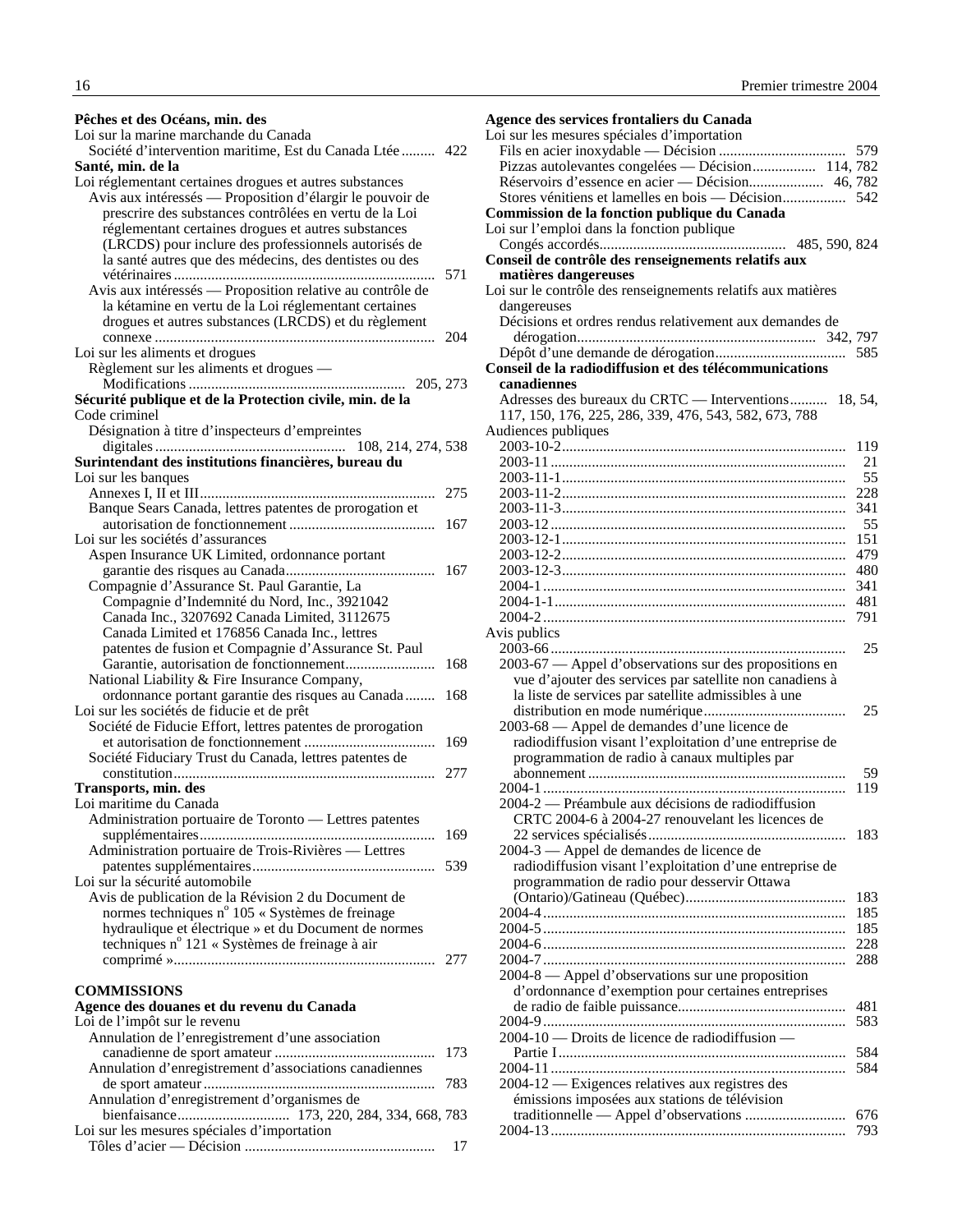<span id="page-17-0"></span>

| 2004-14 - Distribution de Spike TV - Appel                |            |
|-----------------------------------------------------------|------------|
|                                                           | 794        |
|                                                           | 796        |
| Décisions                                                 |            |
|                                                           | 18         |
|                                                           | 54         |
|                                                           | 118        |
|                                                           | 151        |
|                                                           | 177<br>545 |
|                                                           | 545        |
|                                                           | 545        |
|                                                           | 545        |
|                                                           | 546        |
|                                                           | 477        |
|                                                           | 226        |
|                                                           | 478        |
|                                                           | 286        |
|                                                           | 340        |
|                                                           | 477        |
|                                                           | 544        |
|                                                           | 674        |
|                                                           | 789        |
| Office Canada — Nouvelle-Écosse des hydrocarbures         |            |
| extracôtiers                                              |            |
| Loi de mise en œuvre de l'Accord Canada - Nouvelle-       |            |
| Écosse sur les hydrocarbures extracôtiers et Canada-      |            |
| Nova Scotia Offshore Petroleum Resources Accord           |            |
| Implementation (Nova Scotia) Act                          |            |
|                                                           |            |
| Office Canada — Terre-Neuve des hydrocarbures             |            |
| extracôtiers                                              |            |
| Loi de mise en œuvre de l'Accord atlantique Canada —      |            |
| Terre-Neuve                                               |            |
|                                                           | 469        |
| Office national de l'énergie                              |            |
| SESCO Enterprises, LLC — Demande visant                   |            |
| l'exportation d'électricité aux États-Unis                | 484        |
| Westcoast Energy Inc. - Droits de transport de 2004 -     |            |
|                                                           | 228        |
| Secrétariat de l'ALÉNA                                    |            |
| Fils machine en acier au carbone et fils machine en acier |            |
| allié du Canada — Fin de la révision par un groupe        |            |
|                                                           | 546        |
| Tribunal canadien du commerce extérieur                   |            |
| Appel n° AP-2002-023 — Décision du Tribunal               | 788        |
|                                                           | 579        |
| Appels                                                    |            |
|                                                           | 47         |
|                                                           | 338        |
|                                                           | 580        |
| Barres d'armature pour béton — Expiration des             |            |
| Barres rondes en acier inoxydable                         | 671        |
|                                                           |            |
|                                                           |            |
|                                                           | 224        |
|                                                           | 47         |
| Bicyclettes — Décision concernant l'identité de           |            |
|                                                           | 672        |
| Communications, détection et fibres optiques —            |            |
|                                                           | 339        |
|                                                           | 174        |
| Fils de coton peignés produits par filature à anneaux -   |            |
|                                                           | 223        |
| Fils en acier inoxydable — Décision provisoire de         |            |
|                                                           | 174        |
| Fourniture et équipement médicaux et produits             | 472        |

| Matériel et logiciel informatiques — Enquête                                   | 543 |
|--------------------------------------------------------------------------------|-----|
| Pizzas autolevantes congelées — Ouverture d'enquête                            |     |
| Pizzas congelées autolevantes - Décision provisoire de                         | 115 |
| Produits de tôle d'acier laminés à froid — Changement                          | 581 |
|                                                                                | 580 |
|                                                                                | 473 |
| Réservoirs d'essence en acier                                                  |     |
|                                                                                | 474 |
| Ouverture d'enquête préliminaire de dommage                                    | 49  |
| Services d'architecture et d'ingénierie — Enquête                              | 223 |
| Services de soutien professionnel et administratif et                          |     |
| services de soutien à la gestion                                               |     |
|                                                                                | 473 |
|                                                                                | 117 |
| Services pédagogiques et formation                                             |     |
|                                                                                | 51  |
|                                                                                | 149 |
|                                                                                | 582 |
| Stores vénitiens et lamelles en bois                                           |     |
|                                                                                | 175 |
|                                                                                | 470 |
| Tissus de coton et de monofilament élastomérique                               | 476 |
| Tissus de rayonne viscose - Réexamen de la                                     |     |
|                                                                                | 474 |
|                                                                                | 339 |
|                                                                                | 174 |
|                                                                                | 150 |
| Tôles d'acier au carbone et tôles d'acier allié résistant à                    |     |
| faible teneur, laminées à chaud — Conclusions                                  | 116 |
| Traitement de l'information et services de                                     |     |
| télécommunications connexes                                                    |     |
|                                                                                | 669 |
|                                                                                | 52  |
|                                                                                | 51  |
|                                                                                |     |
| DÉCRETS EN CONSEIL                                                             |     |
| Résidence du Gouverneur général                                                |     |
| Lettres patentes modifiant la Constitution de l'Ordre du                       |     |
|                                                                                | 383 |
| PARLEMENT                                                                      |     |
| <b>Chambre des communes</b>                                                    |     |
| Demandes introductives de projets de loi privés                                |     |
|                                                                                |     |
| Demandes introductives de projets de loi privés                                |     |
| (3 <sup>e</sup> session, 37 <sup>e</sup> législature) 171, 219, 283, 333, 468, |     |
| 541, 578, 666, 781                                                             |     |
| Directeur général des élections                                                |     |
| Loi électorale du Canada                                                       |     |
|                                                                                | 666 |
|                                                                                |     |

Facteur d'ajustement à l'inflation et ajustement des

Liste des directeurs du scrutin (*Publié dans l*'*édition spéciale vol. 138, n<sup>o</sup> 1, en date du mardi 20 janvier* 

Modifications à l'annexe 2 de la Loi électorale du

Demande d'adoption d'une loi d'intérêt privé

**Sénat** 

Sanction royale

plafonds de contribution.................................................. 667

*2004*) ............................................................................... 148

Canada............................................................................. 283 Radiation d'un parti politique enregistré............................. 148

Queen's Theological College...................... 219, 283, 333, 468

Projet de loi sanctionné....................................................... 666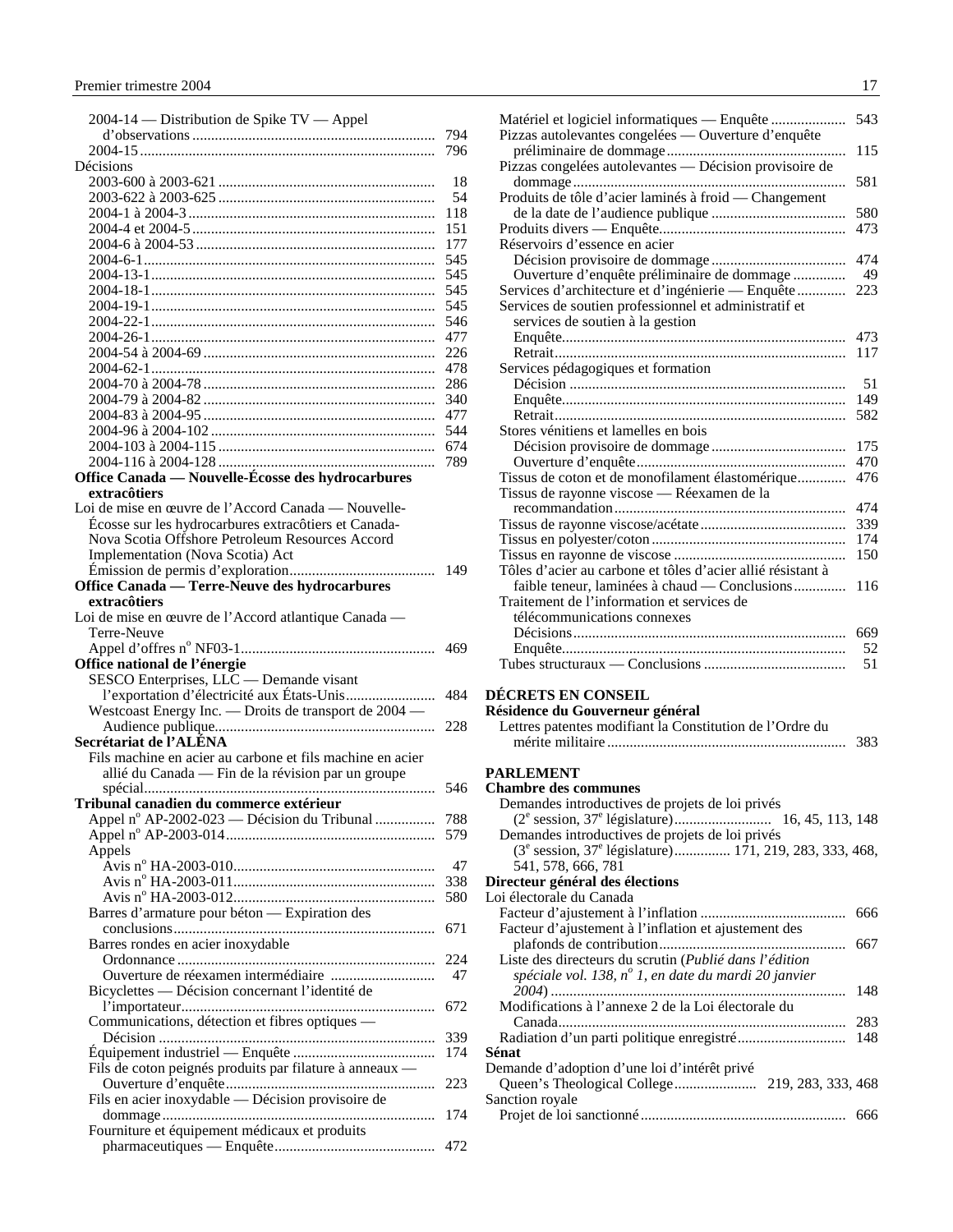#### <span id="page-18-0"></span>**RÈGLEMENTS PROJETÉS**

| <b>Agence Parcs Canada</b>                                 |     |
|------------------------------------------------------------|-----|
| Loi sur les parcs nationaux du Canada                      |     |
| Décret modifiant la description du parc national Wood      |     |
| Buffalo du Canada à l'annexe 1 de la Loi sur les parcs     |     |
|                                                            | 631 |
| Décret modifiant le Décret sur les parcs historiques       |     |
|                                                            | 875 |
| Règlement modifiant le Règlement sur l'accès par           |     |
|                                                            | 635 |
| Règlement modifiant le Règlement sur le zonage du          |     |
|                                                            | 641 |
| Environnement, min. de l'                                  |     |
| Loi canadienne sur la protection de l'environnement (1999) |     |
| Règlement sur l'exportation et l'importation de déchets    |     |
| dangereux et de matières recyclables dangereuses           | 687 |
| Loi de 1994 sur la convention concernant les oiseaux       |     |
|                                                            |     |
| migrateurs                                                 |     |
| Règlement modifiant le Règlement sur les oiseaux           |     |
|                                                            | 394 |
| Loi sur les espèces sauvages du Canada                     |     |
| Règlement modifiant le Règlement sur les réserves          |     |
|                                                            | 390 |
| Industrie, min. de l'                                      |     |
| Loi sur les marques de commerce                            |     |
| Décret modifiant les paragraphes 11.18(3) et (4) de la     |     |
|                                                            | 239 |
| Justice, min. de la                                        |     |
| Loi sur les contraventions                                 |     |
| Règlement modifiant le Règlement sur l'application de      |     |
|                                                            | 505 |
| Règlement modifiant le Règlement sur les                   |     |
|                                                            | 508 |
| Ressources naturelles, min. des                            |     |
| Loi sur l'efficacité énergétique                           |     |
| Règlement modifiant le Règlement sur l'efficacité          |     |
|                                                            | 297 |
| Santé, min. de la                                          |     |
| Loi sur la gestion des finances publiques                  |     |
| Règlement abrogeant le Règlement sur les droits des        |     |
|                                                            | 500 |
| Loi sur les aliments et drogues                            |     |
| Règlement modifiant le Règlement sur les aliments et       |     |
| drogues                                                    |     |
|                                                            | 618 |
|                                                            | 868 |
|                                                            | 871 |
| Règlement modifiant le Règlement sur les cosmétiques       | 852 |
| Loi sur les dispositifs émettant des radiations            |     |
| Règlement modifiant le Règlement sur les dispositifs       |     |
|                                                            |     |
|                                                            |     |

| Loi sur les produits antiparasitaires                     |     |
|-----------------------------------------------------------|-----|
| Règlement concernant les rapports sur les                 |     |
| renseignements relatifs aux ventes de produits            |     |
|                                                           | 839 |
| Loi sur les produits dangereux                            |     |
| Décret modifiant la partie II de l'annexe I de la Loi sur |     |
|                                                           | 616 |
|                                                           | 601 |
| Transports, min. des                                      |     |
| Loi sur la marine marchande du Canada                     |     |
| Règlement modifiant le Règlement sur l'armement en        |     |
|                                                           | 921 |
| Règlement modifiant le Règlement sur les cartes marines   |     |
|                                                           | 915 |
| Règlement modifiant le Règlement technique de 1999        |     |
|                                                           | 923 |
|                                                           | 883 |
|                                                           |     |
| RÉSIDENCE DU GOUVERNEUR GÉNÉRAL                           |     |
|                                                           |     |
| Décorations canadiennes pour actes de bravoure 650        |     |
|                                                           | 653 |
|                                                           | 758 |

Ordre du mérite militaire..................................................... 760

#### **SUPPLÉMENTS**

#### **Agence Parcs Canada**

| Modifications à la tarification de 2004-2005 et 2005- |
|-------------------------------------------------------|
| 2006 de Parcs Canada pour les voyagistes, voir la     |
| Gazette du Canada nº 4                                |

#### **Commission du droit d'auteur**

Tarif des redevances à percevoir par la SOCAN pour la communication au public par télécommunication, au Canada, d'œuvres musicales ou dramatico-musicales, voir la *Gazette du Canada* nº 12

Tarif des redevances à percevoir par la SOCAN pour l'exécution en public ou la communication au public par télécommunication, au Canada, d'œuvres musicales ou dramatico-musicales, voir la *Gazette du Canada* nº 12

#### **Environnement, min. de l'**

Entente concernant la protocole d'accord sur le programme du Réseau national de surveillance de la pollution atmosphérique (RNSPA), voir la *Gazette du Canada* nº 5

#### **Transports, min. des**

Canada Lettres patentes supplémentaires délivrées à l'Administration portuaire de Toronto, voir la *Gazette du Canada* nº 5